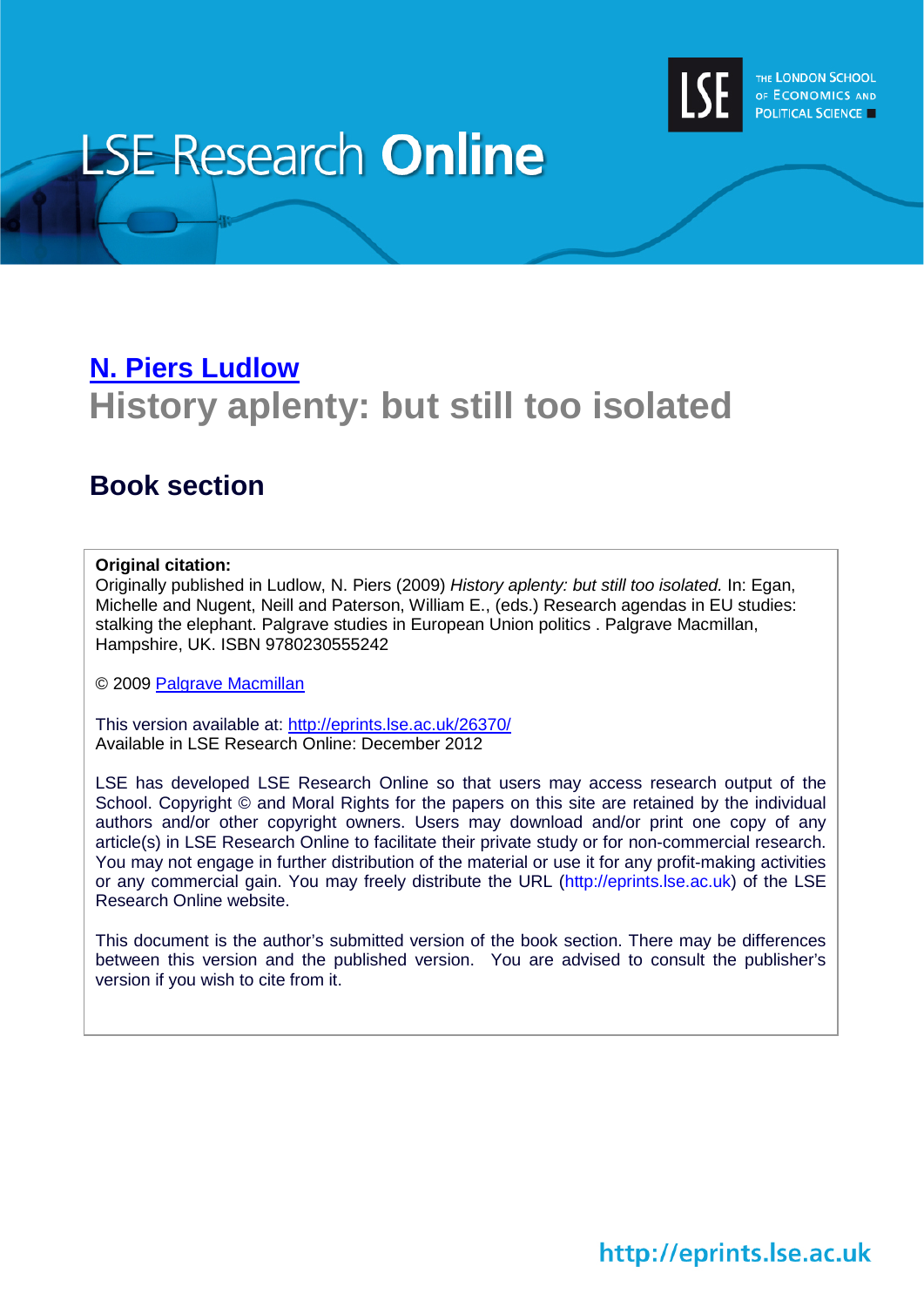## *History Aplenty – but still too isolated*

Like most political anniversaries, the fiftieth anniversary of the signature of the Treaty of Rome, marked by multiple events in the spring of 2007, has rapidly faded from memory. In its brief moment of prominence, however, the occasion did serve to underline quite how long the European integration process has lasted. The EC/EU itself is more than fifty years old; some form of institutionalised level of cooperation at a European level has been in existence now for over six decades; and the idea of European unity and cooperation has a much longer history even than that. There is hence plenty for historians of European integration to get their teeth into, even making allowances for the normal reluctance of historians to study subjects which are too close to the present and for which access to archival documents is limited. A varied and wide ranging historiography has been the result. The first part of this chapter will briefly review what has been written by historians about the integration process; the second part will then assess the strengths and weaknesses of this work; and a third part will suggest a number of fields to which historians appear to be (or in some cases, ought to be) turning their attention.

### **From ideas to states and institutions and back again?**

The first focus of European integration history was the Second World War, or more precisely, the Europeanist ideas which emerged amongst resistance groups and governments-in-exile during the 1940-5 period. The work of Walter Lipgens, in particular, identified those engaged in a battle against Nazism as the pioneers in that change of European attitudes towards nations and nationalism which would make possible postwar cooperation and integration. Nazism and Fascism had discredited nationalism; still more importantly, the experience of military defeat and/or occupation undergone by all European states except Britain and a handful of neutrals, demonstrated the inability of individual nation states, acting alone, to fulfil their most basic obligation of protecting their citizens. As a result, war-time opponents of Nazism came to a shared realisation that the international architecture of the postwar world could not be built upon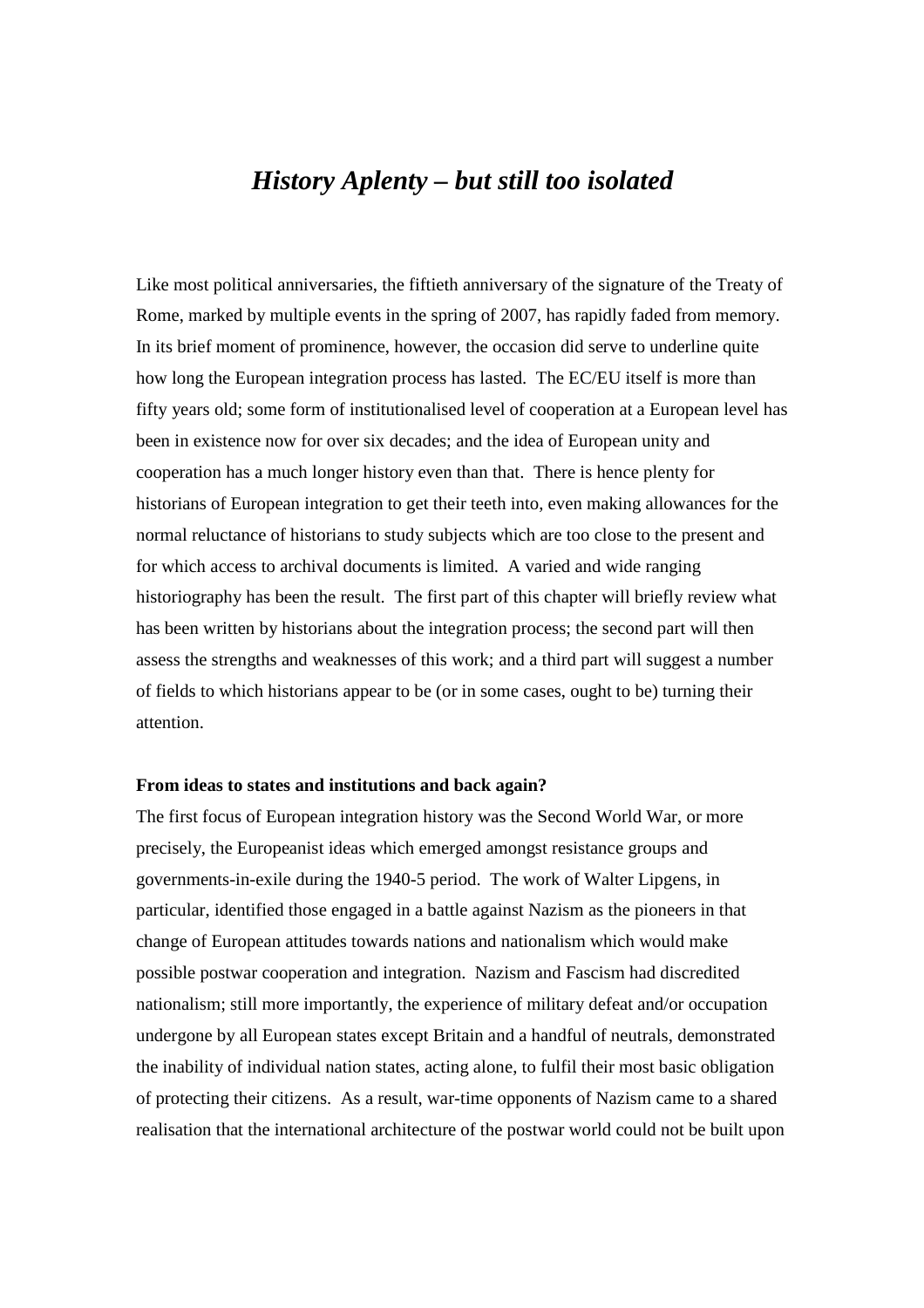fully sovereign nation states alone. This readiness to transcend the nation state was a vital precondition for the success of postwar integration (Lipgens and Loth, 1977, Lipgens and Loth, 1988, Lipgens and Loth, 1991).

 This thesis fitted well with the multiple memoirs of protagonists in the early integration process which had been published in the 1960s and early 1970s. (Hallstein, 1972, Monnet, 1978, Pineau and Rimbaud, 1991, Spaak, 1969, Adenauer, 1965, Adenauer, 1966, Adenauer, 1967, Adenauer, 1968) These too tended to present the European integration experiment as an attempt to break away from the nationalistic rivalries which had twice led Europe into war in the Twentieth Century. It also fitted well with the rhetoric of the European institutions which again liked to present themselves as being fundamentally about peace rather than merely economics. And it seemed to have the additional merit of explaining Britain's ambivalence towards European integration. The UK, it was argued, had not suffered defeat and occupation during the Second World War and had hence come out of the conflict with faith in its own institutions and in its own ability to steer an independent course in the world reinforced rather than weakened. Britain had thus looked askance at the ambitious supranational schemes espoused by its continental neighbours and rejected invitations to participate. This failure to join either the European Coal and Steel Community (ECSC) or the European Economic Community (EEC) from the outset – a choice later British governments appeared to regret - was, in Monnet's telling phrase, 'the price of victory' (Charlton, 1983).

 Unfortunately, though, the identification of World War II resistance leaders as the originators of a major break with Europe's nationalist path did little actually to explain how the integration process began. The first effective move towards supranational integration had after all only been accomplished with the Schuman Plan in 1950, by which time the majority of those politicians who had emerged into prominence through their role in the wartime resistance movements had either lapsed back into obscurity or had been compelled to reinvent themselves in a decidedly more nationalistic mode so as to survive in the rough and tumble of peacetime politics. Neither chronology nor continuity of personnel thus suggested a strong link between wartime ideas and the actual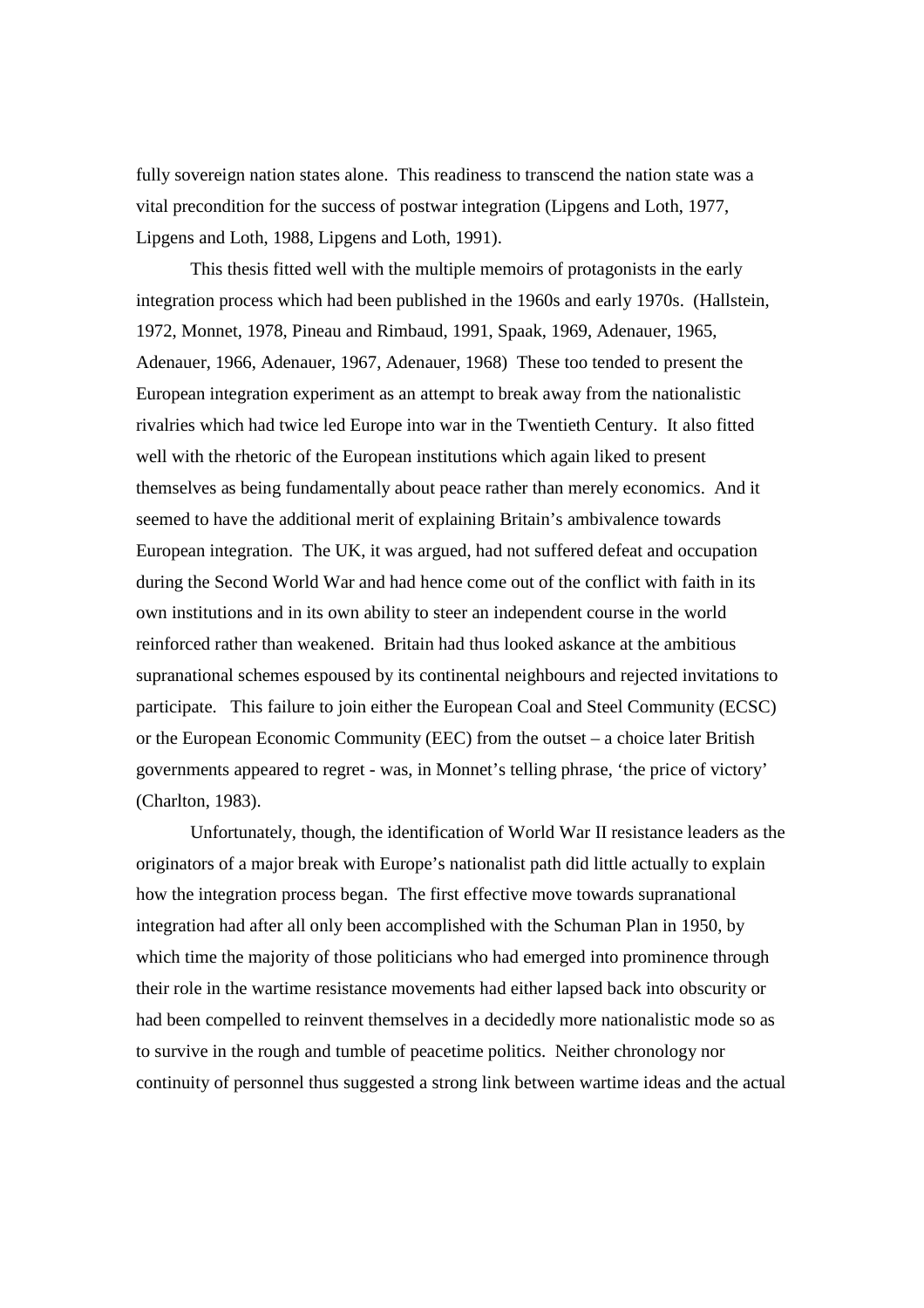decisions which led to the ECSC or the EEC. Explaining the breakthroughs of 1950 or 1955 would need another type of explanation.

 In the event, two rival schools emerged, one emphasizing the political motivations which underlay the establishment of the ECSC and the EEC, the other highlighting an economic chain of causality. The former was most closely associated with the two socalled *Power in Europe* volumes, which gathered contributions from an impressive array of the most prominent international historians at work in France, Germany, Italy and the UK (Becker and Knipping, 1986, Di Nolfo, 1992). These presented the key integration choices (or non-choices in the British case) of the four main Western European states as being a result of their altered power status within postwar international relations. The Treaty of Rome was thus, as Pierre Guillen put it, 'a cure for French impotence'. In similar fashion integration represented an opportunity for Germany and Italy to regain some of the status and international respectability forfeited by wartime defeat and, for the Federal Republic of Germany, a means to bind itself securely to the West in such a fashion that neither its allies nor subsequent German governments could cast doubt on its Western alignment (Küsters, 1982). For exponents of the second school by contrast, led by the economic historian Alan Milward, these same choices could be explained primarily in economic terms. The Schuman Plan thus constituted a French scheme designed to prevent its postwar economic recovery plan (masterminded by none other than Jean Monnet) from being thrown off course by the re-emergence of West Germany as a major steel producer (Milward, 1984). The EEC meanwhile began life as a Dutch device, intended to make irreversible the degree of trade liberalisation within Western Europe which had already occurred by the early 1950s and upon which small, advanced economies like that of the Netherlands had come to rely (Milward et al., 1992). The success of this Dutch idea was greatly facilitated, however, when it was seized upon by a small côterie of French leaders as a mechanism which could wean France off its traditional protectionism by offering the opportunity of controlled liberalisation within a small and potentially tightly regulated common market (Lynch, 1997).

 Despite their very obvious differences, however, both schools shared two important assumptions. The first was that the key actors in the integration story were states and not the loose collection of Europeanist thinkers who had populated the pages of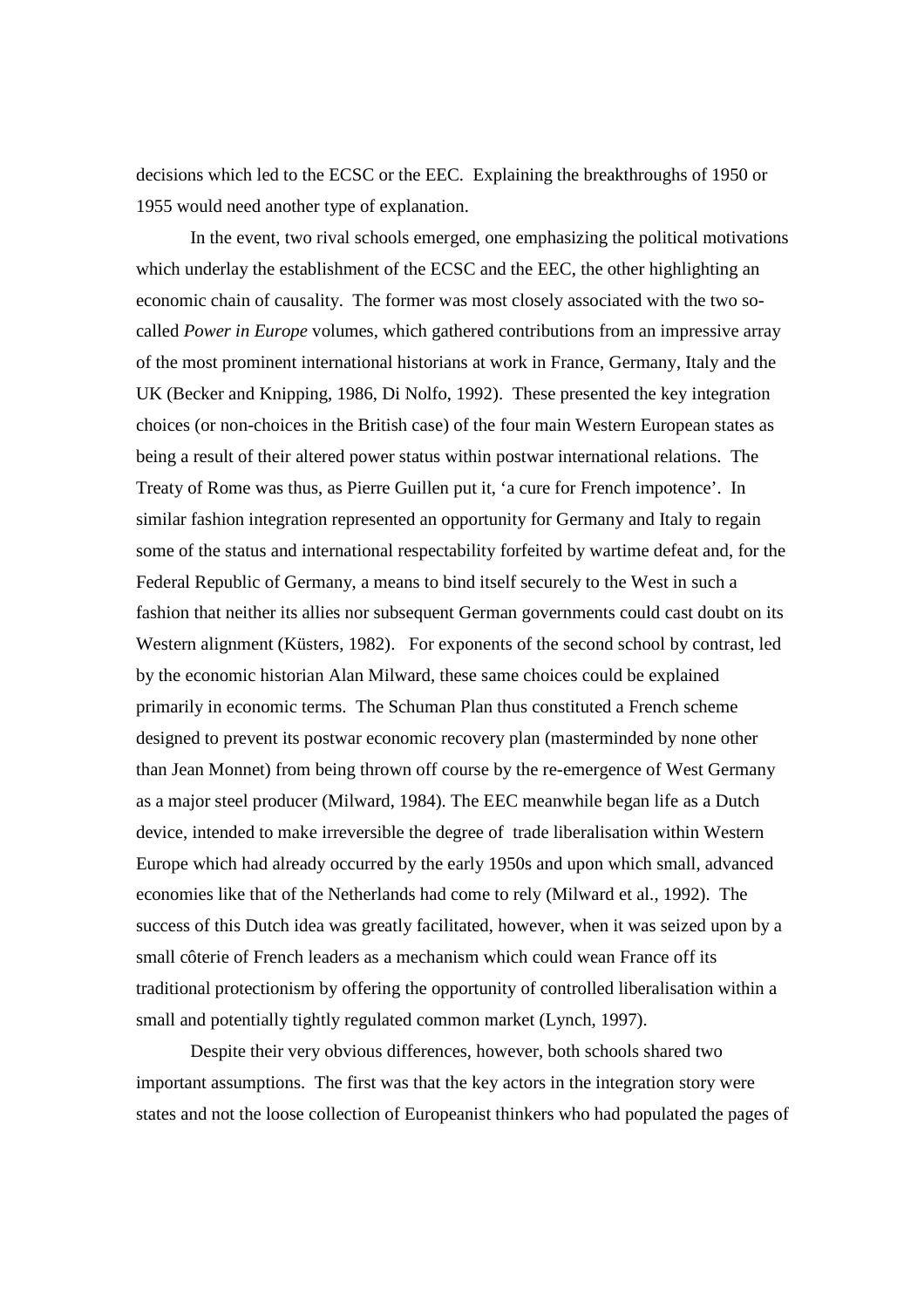Lipgens' account. It was through the actions of the governments of France, Germany, Italy, the Netherlands and Britain that the emergence of the ECSC and the EEC could best be explained. Second, both the contributors to the *Power in Europe* volumes and Milward and his entourage, de-emphasised the role of Europeanist idealism and instead stressed the vital importance of hard-headed calculation. Those national bureaucrats and politicians who made the key choices which initiated the integration process were not motivated by a desire to transcend the nation-state and nationalism, but instead to further national needs and ambitions (either economic or political) through a strategy based on far-reaching cooperation and the pooling of sovereignty. Milward's striking title, *The European Rescue of the Nation-State* could in essence apply to either school.

 This was an important breakthrough. Both the writings of Lipgens and the early memoir accounts had suggested a level of altruism and idealism in the early decisions about European integration which sat uncomfortably with the normal behaviour of national politicians. The new explanations by contrast, whether emphasising economic or political factors, were much more akin to the type of arguments that historians have employed to explain other international phenomena like the outbreak of the two World Wars, the decolonisation process, or the breakdown of East-West relations. The emphasis on state actions, furthermore, indicated that historians of the integration process could make use of the well-trodden research paths leading to the national archives of each of the states involved. A huge outpouring of literature ensued, much of it probing the actions and motivations of individual national governments or even of individual ministries or ministers within these governments.

 A significant amount of this research took the form of contributions to edited volumes. The conference volume seemed a particularly appropriate vehicle in the field of European integration history, able to bring together studies of how each country took the decision for or against involvement in the nascent European institutions. Collaborative works of this sort also meant that a new field could make the most of the pre-existing reservoir of expertise on national political histories. The usual pattern of work was hence for the contributions on French policy to be written by well-established French historians, those on Germany to be penned by German specialists and those on the UK to be the work of leading British historians. The key series of volumes taking this approach re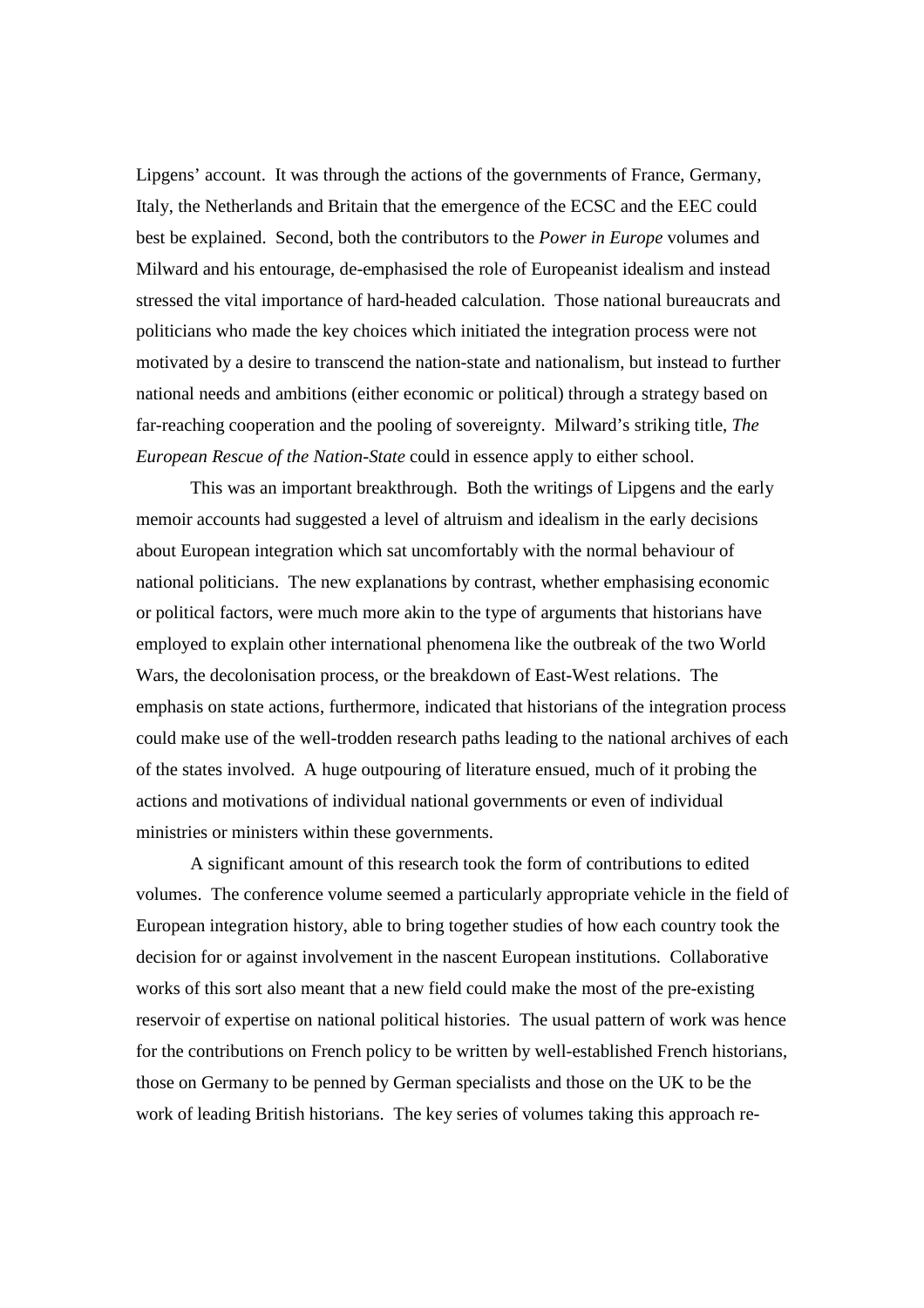examined wartime cooperation, the Schuman Plan, the failed European Defence Community project, and the chain of events leading from the Messina conference of 1955 to the signature of the Rome Treaties themselves in 1957 (Poidevin, 1986a, Schwabe, 1988, Serra, 1989, Trausch, 1993). Another more thematically organised collection investigated the theme of European identity – although again with a lot of emphasis on national calculation and governmental action (Bossuat and Girault, 1994, Deighton, 1995, Fleury and Frank, 1997, Girault, 1994, Girault and Bossuat, 1993, Bitsch et al., 1998)

 The tendency of European integration history writing to be organised around national studies was also visible in the first wave of monographs on the subject. One striking example was Gérard Bossuat's heavyweight study of France, the Marshall Plan and European integration (Bossuat, 1997). Others to follow a similar approach included Laschi's work on Italian agriculture and Europe, Rhenisch's investigation of German business and early European integration, and Hitchcock's account of early postwar French policy (Hitchcock, 1998, Rhenisch, 1999, Laschi, 2000). Thiemeyer, Noël and Weilemann did constitute valuable exceptions to this rule with their multinational focus on individual policy areas, but were not enough seriously to undermine the trend (Noël, 1988, Thiemeyer, 1999, Weilemann, 1983). Nor was this concentration on the policy of individual states confined to books about the six states which did participate in the first European institutions. On the contrary, a sizeable literature emerged both on the policies of the most prominent sceptic towards European integration – the United Kingdom – and on the actions of European unity's greatest external cheerleader, the United States. The former ranged from John Young's investigation of British policy towards European integration under the first postwar Labour government, via two detailed assessments of why Britain chose not to accept the Schuman Plan, to James Ellison's analysis of the free trade area scheme with which London had hoped to temper the harmful effects of its selfwilled exclusion from the EEC (Dell, 1995, Ellison, 2000, Lord, 1996, Young, 1984). Mention also should be made of the three detailed monographs written on British policy towards the European Defence Community project and the question of German rearmament (Dockrill, 1991, Mawby, 1999, Ruane, 2000). The most thorough investigation of Washington's supportive role was probably that by Pascaline Winand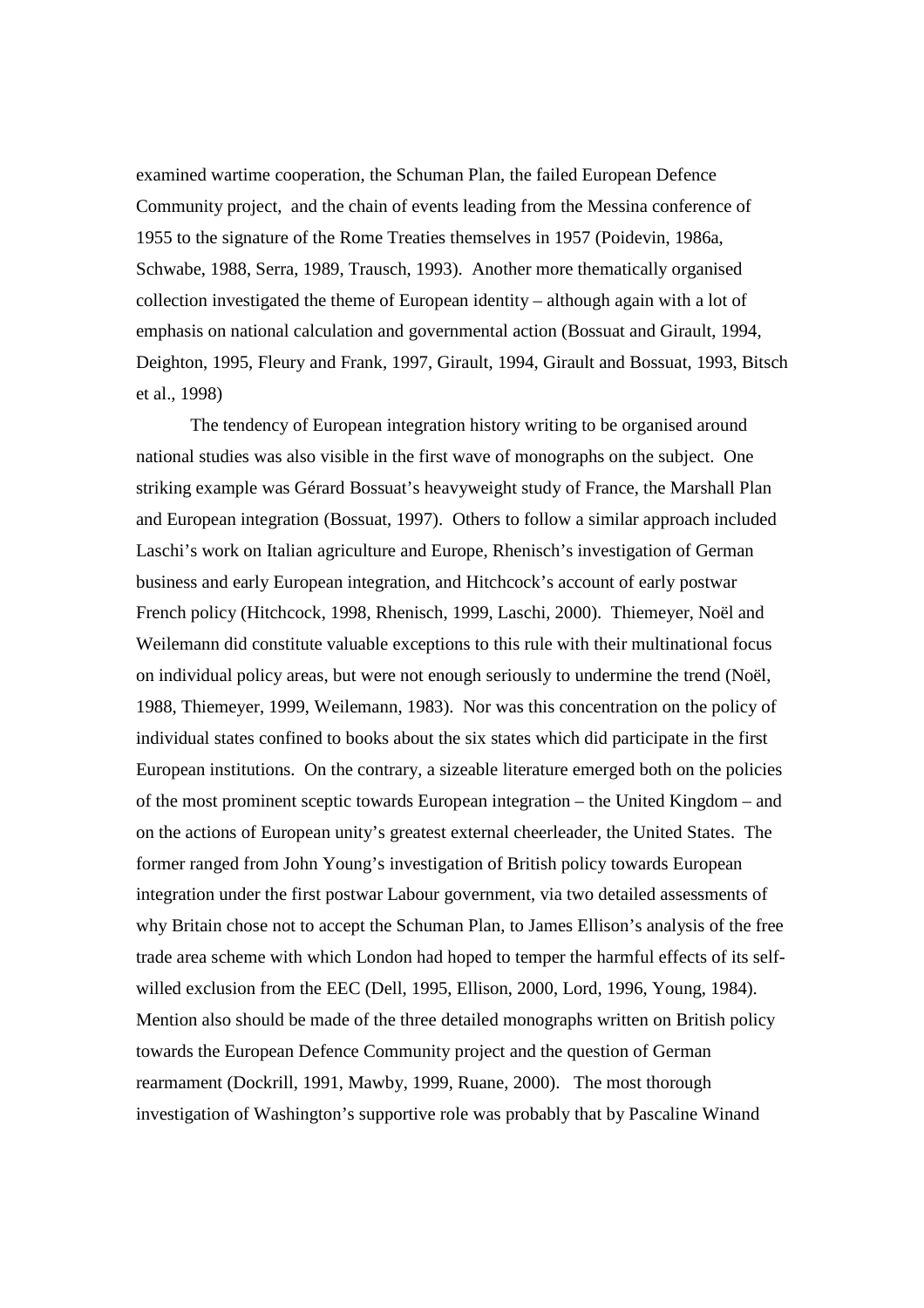(Winand, 1993). But there were also useful studies by Lundestad, Killick, Giauque and Skogmar, as well as highly relevant sections in the biographical studies of McCloy, Dulles and Conant (Giauque, 2002, Hershberg, 1993, Immerman, 1990, Killick, 1997, Lundestad, 1998, Schwartz, 1991, Skogmar, 2004). All of these confirmed the degree of activism shown by US policy makers in encouraging Europe to unite.

 The biographical approach was also effectively used on some of the European figures who had played leading roles in the early history of integration. Possibly the first major contribution in this respect was Raymond Poidevin's reconstruction of Robert Schuman's political life (Poidevin, 1986b). But this has been followed by equally accomplished studies of Adenuaer, of De Gasperi, of Bidault, of Van Zeeland, of Spaak, of Eden, of Macmillan, of de Gaulle, of Pompidou and of Monnet himself (Duchêne and Monnet, 1994, Dujardin and Dumoulin, 1997, Dumoulin, 1999, Dutton, 1997, Horne, 1989, Lacouture, 1991, Roussel, 1994, Roussel, 1996, Roussel, 2002, Schwarz, 1986, Schwarz, 1991, Craveri, 2006, Bézias, 2006). Most of these sought to contextualise each politician's European decisions within the wider framework of their approach to foreign policy, thereby reinforcing the trend away from an emphasis on Europeanist ideology and towards integration as a means of advancing national interest. Schuman's decisionmaking in the run-up to the European plan that would bear his name, was not thus intrinsically different from that which led to his decisions in the fields of East-West relations or of France's bilateral relations with the United States (Poidevin, 1986b). Likewise the most recent and thorough study of De Gasperi rejects the portrayal of the Italian statesman by earlier biographers as a convinced federalist, and suggests instead that his enthusiasm for Italian involvement in the integration process was a much more complex and multi-causal affair (Craveri, 2006).

 The fact that all of this literature was based primarily on archival materials from national collections also influenced the chronological focus of the research. Western governments tend to operate what is known as a 'thirty year rule' – a system under which previously secret government materials are made available to historians three decades after they were written. This means that the frontier of historical scholarship usually lies a little over thirty years before the present (allowing for the time needed to process and write up the archival findings). Thus the 1990s saw the beginning of substantial work on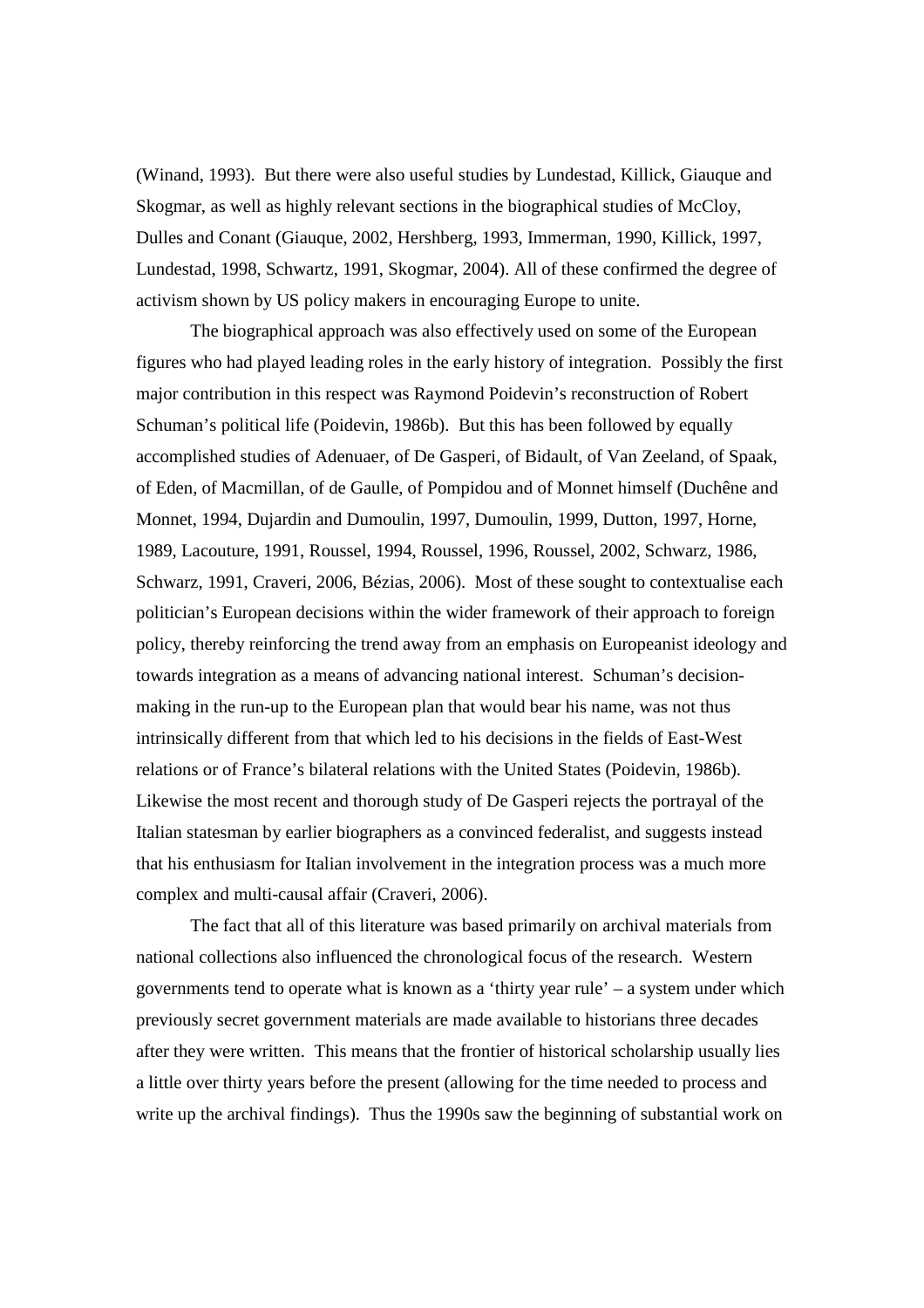the operation and initial development of the European Community in the 1960s. One focus for attention was the way in which the EEC's early success obliged those European countries which had originally chosen not to take part to reconsider their position. A succession of volumes thus investigated the Community's first encounters with the issue of enlargement in 1961-3 and again in 1967 (Griffiths and Ward, 1996, Kaiser, 1996, Milward, 2002, Parr, 2006, Pine, 2007, Schaad, 2000, Tratt, 1996, Wilkes, 1997, Daddow, 2002, Ludlow, 1997). The British case naturally loomed large in most of these books – decisions taken in London were after all the trigger for all three rounds of enlargement discussions in the 1961-1973 period - but many of the edited volumes also contained work looking at the manner in which the Danes, Irish and Norwegians applied alongside the British, as well as the positions adopted by countries like Sweden or Spain. Some of these titles also analysed the enlargement episode from the Community's point of view, demonstrating that while the terms 'widening' and 'deepening' only entered general usage after the Hague Summit of December 1969, the perceived tension between these two ambitions dated back to 1961 at least. Work on the actual first enlargement, by contrast, has been somewhat slow to emerge. The general overview by Kaiser and Elvert of how the Community's membership has grown did offer some discussion of the 1970-2 negotiations, as did the special issue of the *Journal of European Integration History* dedicated to enlargement (Kaiser and Elvert, 2004) (*JEIH* 11/2 (2005)). A further special issue of the same journal also provided valuable analysis of the Hague Summit which arguably cleared the way for EC expansion (*JEIH* 9/1 (2003)). Previously unknown details of the Heath-Pompidou discussions at the May 1971 summit were revealed in Roussel's biography of the French President (Roussel, 1994). And the official British history of the negotiations written up by Sir Con O'Neill was made public by Frank Cass (O'Neill, 2000). But none of the detailed doctorates devoted to the membership negotiations of the early 1970s which are underway or have recently been completed have yet been published.

 Books on the Community's internal development also gradually proliferated. The best starting point for someone wanting to master this literature are the three edited volumes which resulted from conferences organised by the EU Liaison Committee of Historians (Loth, 2001, Milward and Deighton, 1999, Varsori, 2006). These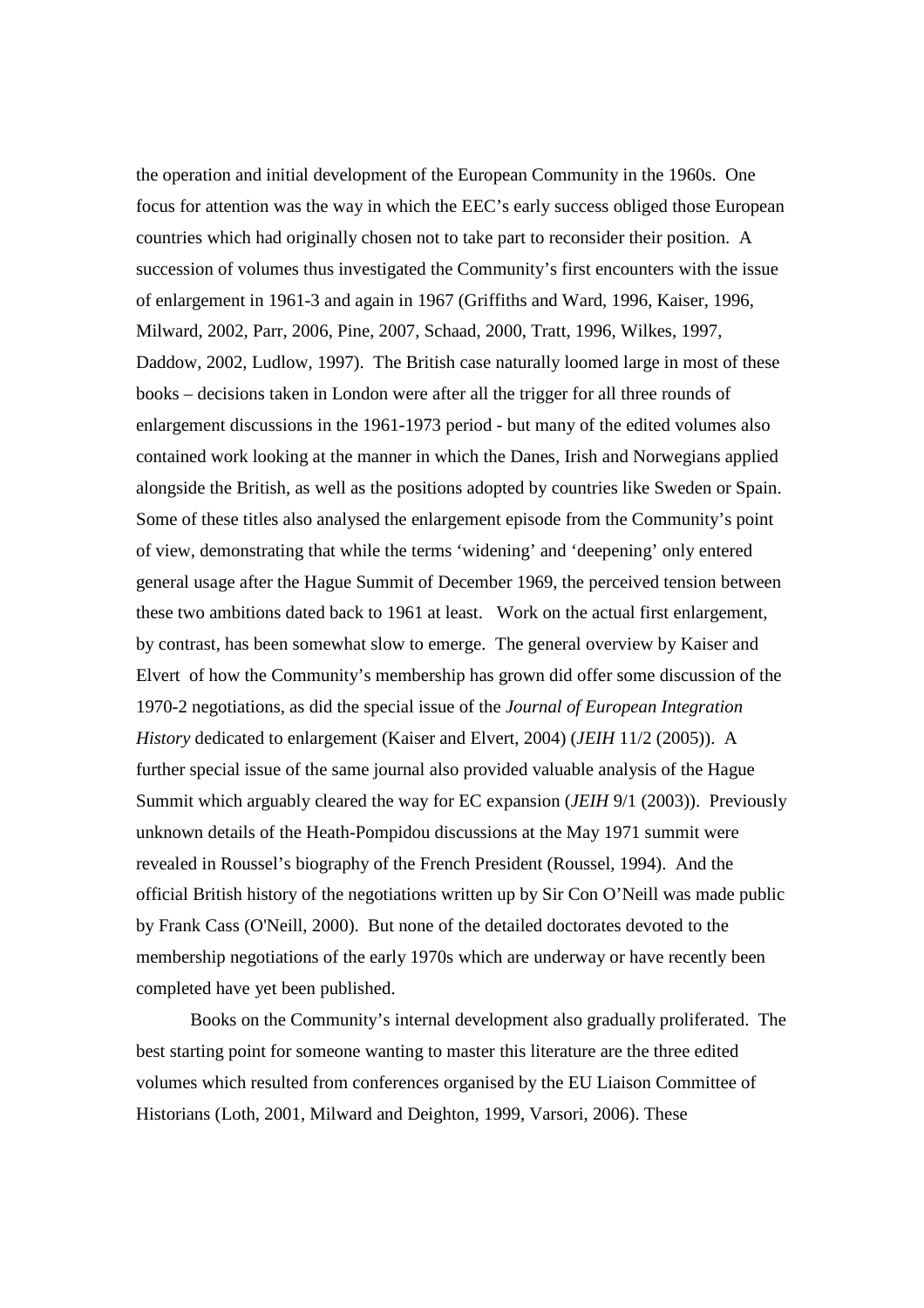demonstrated the way in which a focus on the post-1958 period obliged authors to flank the traditional studies centring on individual member states (which naturally continued) with new research on both the Community institutions and the gradual emergence of common policies. Such institutional investigations followed a trail which had been successfully blazed by the well-produced official history of the High Authority of the ECSC (Spierenburg and Poidevin, 1993). It was followed by a series of other volumes exploring the early growth of the EC's institutional system (Bitsch et al., 1998, Heyen, 1992, Kaiser et al., 2009, Loth, 2005, Varsori, 2006). 2007 also saw the emergence of a second official history this time focusing on the European Commission between 1958 and 1972 (Dumoulin and Bitsch, 2007). This contained some genuinely useful new material, but did highlight the dangers of the Commission's decision not to accompany the writing of an official history with the type of systematic attempt to catalogue and organise its archives in the manner which had so strengthened the Poidevin and Spierenburg volume. Few of the historians involved in the new project appear to have found the oral testimonies of ageing former *fonctionnaires* a fully adequate replacement for the multiple gaps in the Commission's archival record.

 Book length studies of the Community's policies have been slow to appear: the first monograph devoted to a common policy looks likely to be an in-depth investigation of the Common Agricultural Policy (Knudsen, 2009), but the succession of recent doctorates devoted to other Community policies, from the common commercial policy and the Kennedy Round of GATT negotiations, to competition policy, suggest the beginnings of an overdue and highly welcome trend. There had been several chapters and articles devoted to common policies (Kaiser et al., 2009, Ludlow, 2005, Varsori, 2006). Ludlow meanwhile made a first attempt to combine national, institutional and policy-oriented approaches so as to produce a comprehensive overview of the Community's evolution in the second half of the 1960s (Ludlow, 2006).

 National studies have continued of course. Good examples include Henning Turk's investigation of the European policies of the Grand Coalition government in Germany between 1966 and 1969 and Antonio Varsori's multiple collections, both of individual chapters on different aspects of policy-making in Rome and of core documents relating to Italy's European policy (Ballini and Varsori, 2004, Türk, 2006, Varsori and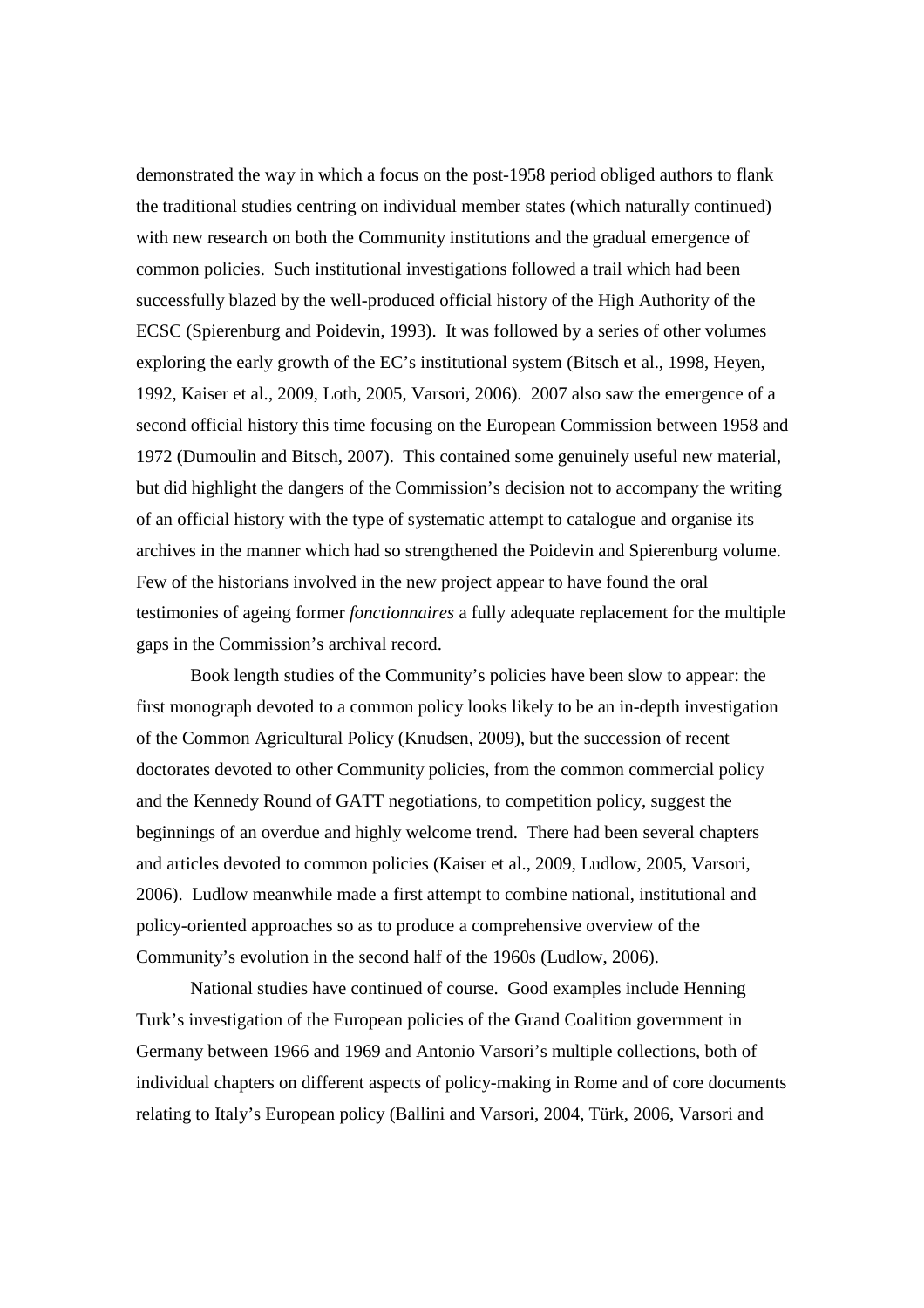Romero, 2006). Gehler's work on Austria or Crespo MacLennan's on Spain also demonstrates that the path towards involvement with the EC of those states who had initially not been members remains a subject of ongoing investigation (Gehler, 2005, MacLennan, 2000). National chapters have gone on being a feature, moreover, of the first few edited volumes devoted to European integration in the 1970s (Knipping and Schönwald, 2004, Van der Harst, 2007). A healthy sub-genre of bilateral studies has also emerged, exploring the development of European cooperation through a focus on the relations between key European states. Predictably perhaps the relationship between France and Germany has been the most extensively investigated (Bitsch and Mestre, 2001, Lappenküper, 2001, Soutou, 1996), but there have also been detailed investigations of relations between Italy and France, Italy and Germany, Britain and Germany, Britain and France, Britain and the Netherlands, and Germany and the Netherlands (Bagnato, 1995, Decup, 1998, Schaad, 2000, Wielenga, 1997, Ashton and Hellema, 2001, Masala, 1997).

 The last few years has also seen a significant re-emergence of interest in the ideas that underpinned European integration and the political movements within which they flourished. Christian Democracy, the political tradition out of which emerged the majority of those dubbed the 'founding fathers' is understandably the political tradition focused upon most (Gehler and Kaiser, 2004, Kaiser, 2007, Risso, 2007). But there has also been work both on the Socialists and Europe (Anaya, 2002) and upon those who rejected Europe. Robert Dewey's forthcoming study on British Euroscepticism in the 1960s will be of great significance in this respect (Dewey, 2009), but interesting work is also being done on the opposition of the Italian Communists to their country's participation in the building of Europe. Over two decades on from the decisive rejection by historians of Walter Lipgens' earlier emphasis on ideas and idealism as the main motivating forces behind European integration, a new generation of specialists seems to be rediscovering that neither national nor institutional motivations alone are sufficient to explain the transformation of Europe since 1950. Instead the ideas, beliefs, fears and political milieux of those politicians and officials who took the crucial decisions is once again coming under deserved historical scrutiny.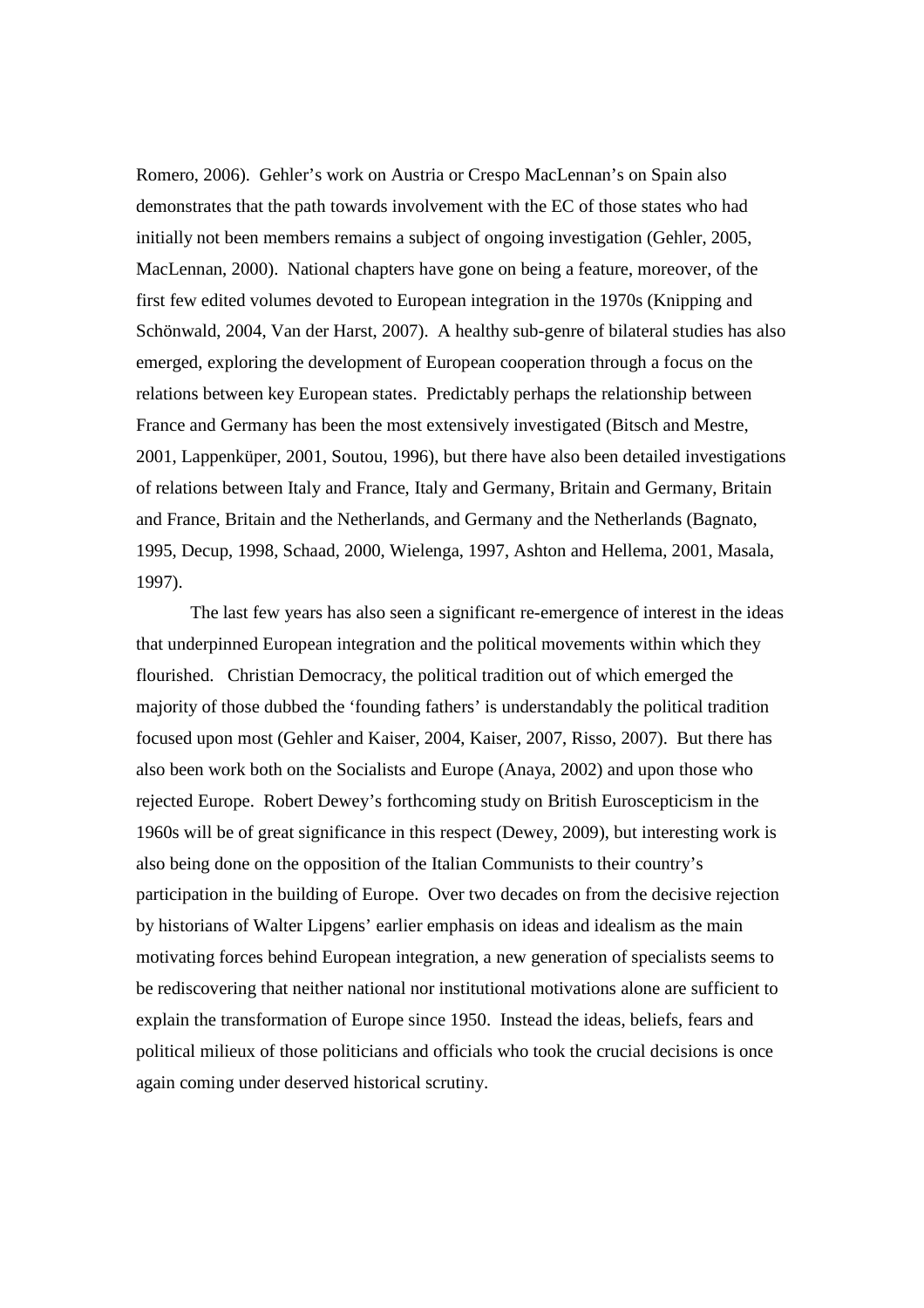### **Broad but too uncritical and isolated?**

The key strength of this historiography has been its breadth and variety. The topics covered range from the precise economic incentives of prominent European industrialists (Dumoulin, 1993), to the world view of military thinkers, passing en route the motivations of civil servants, politicians and intellectuals, and the anxieties and aspirations of those who chose to promote the process and those who chose to contest it. Geographically there has also been an encouraging diversity, both in terms of the countries written about and the national provenance of those doing the historical research. Only the countries which used to lie behind the Iron Curtain have been largely untouched by the spread of interest in European integration history – an understandable situation given that points of intersection between the national development of these countries and the integration process were few and far between prior to 1989. In the last five to ten years, there has also been a welcome loosening of the assumption that only scholars from a given country can study in depth the European policies of that country. A healthy number of the younger specialists are thus working on nations other than their own, not to mention those other researchers who have focused on institutions, policies or political parties instead of national governments. The days of the conference paper on France being reserved for the senior French historian present, or the young English researcher being automatically expected to do the 'Britain and x' chapter in a volume would appear to be numbered.

 Also welcome has been the relatively high degree of institutionalisation which the field has undergone. This matters greatly in a subject area where so many depend upon receiving information about and assistance in using archival resources elsewhere in Europe. Similarly, the existence of established networks helps the flow of information about key new publications in the field and dissemination of information about conferences, work-shops or collaborative projects. The oldest of these networks is what is now called the EU Liaison Committee of Historians, which began life over twenty five years ago as a Commission funded initiative. Direct EC funding has long since dried up, but the group continues to meet regularly, to organise periodic conferences designed to showcase the latest research, and to publish the *Journal of European Integration History*. Another, larger and slightly looser network, with a membership which overlaps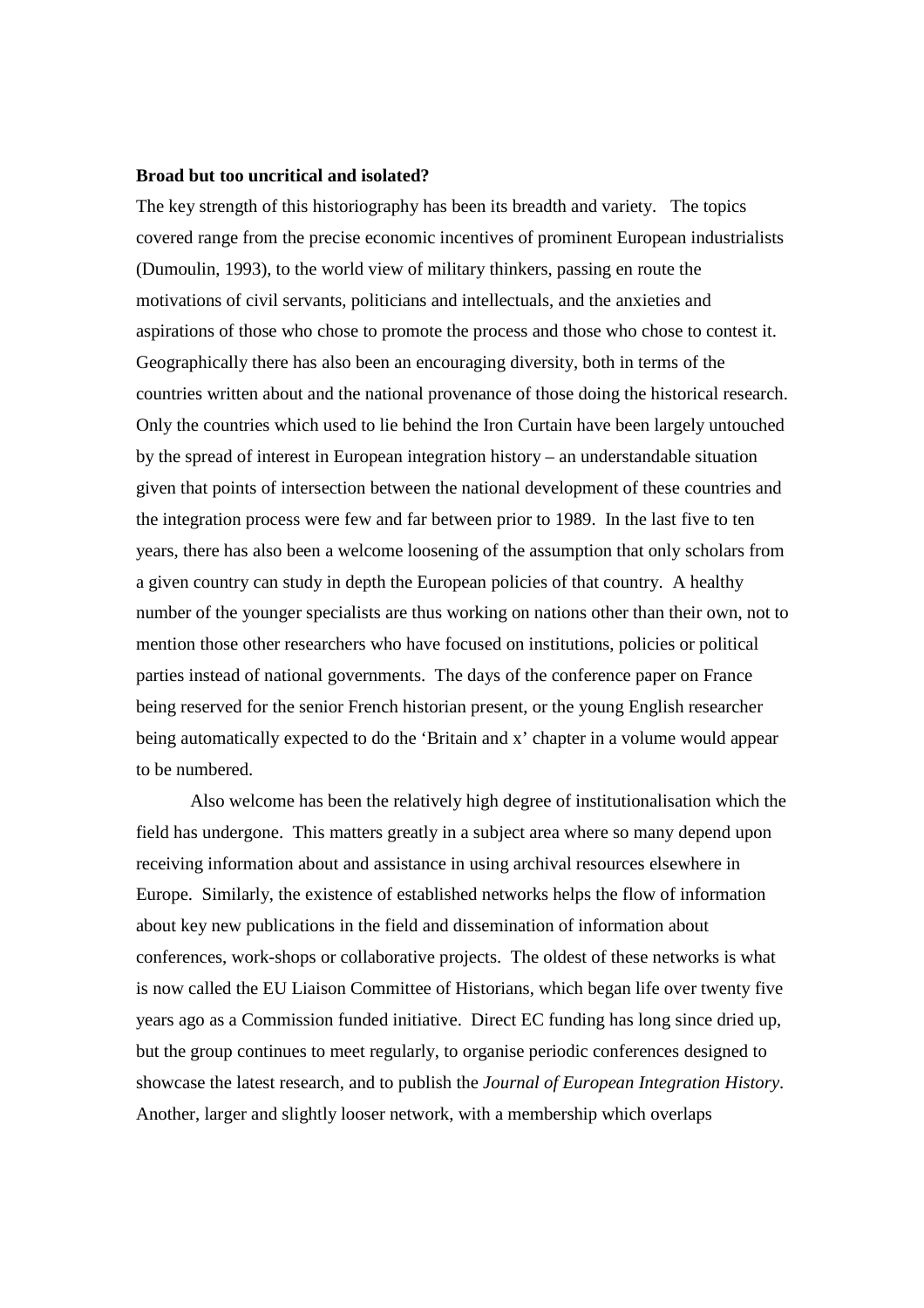substantially with that of the Liaison Committee, is the product of the large transnational project, originally set up by René Girault to explore European identity, and now directed by Robert Frank in its investigation of 'Les Espaces Européennes'. Professor Frank has also just put in place a further collaborative network linking specialists in the field across Europe for a project which will study the 'Dimensions and dynamics of European Integration'.

 Alongside these networks of well-established specialists, there are also two highly active networks of younger researchers, both of which have emerged in the course of the last five years. One, originally based in Paris, but now with members across Europe and beyond is called RICHIE (Reseau International de Chercheurs de l'Histoire d'Intégration Européenne); the other, which emerged in Britain but has also spread substantially, is called HEIRS (History of European Integration Research Society). Both organise regular conferences and share an email circulation list which has become vital for spreading information about publications and events. This matters all the more in a field where researchers are widely spread geographically and often lack fellow specialists in their own universities. And like the existence of a specialist journal and the more senior networks, both RICHIE and HEIRS serve an important role in insulating emerging scholars against the current unfashionability of international and especially international political history within the wider historical profession. The numbers involved in each network and the geographic and methodological variety of their output also suggests a degree of intellectual vitality which is highly encouraging.

 Writing the history of the integration process is not without its difficulties or controversies, however. As Mark Gilbert pointed out in a thoughtful recent piece in the *Journal of Common Market Studies*, writing about the EC can all too easily drift into patterns associated with Whig History – i.e. narrating the establishment of the Communities and then Union as if part of some progressive and possibly teleological tale the positive outcome and import of which is beyond doubt (Gilbert, 2008). This can involve the careless use of emotive language about 'advance', 'relaunch', and 'stagnation' all of which imply unquestioningly that the progress of integration is a good thing and its slowing or even reversal an unwelcome development. It can also overemphasise the personal role of the founding fathers, and of Monnet in particular, in a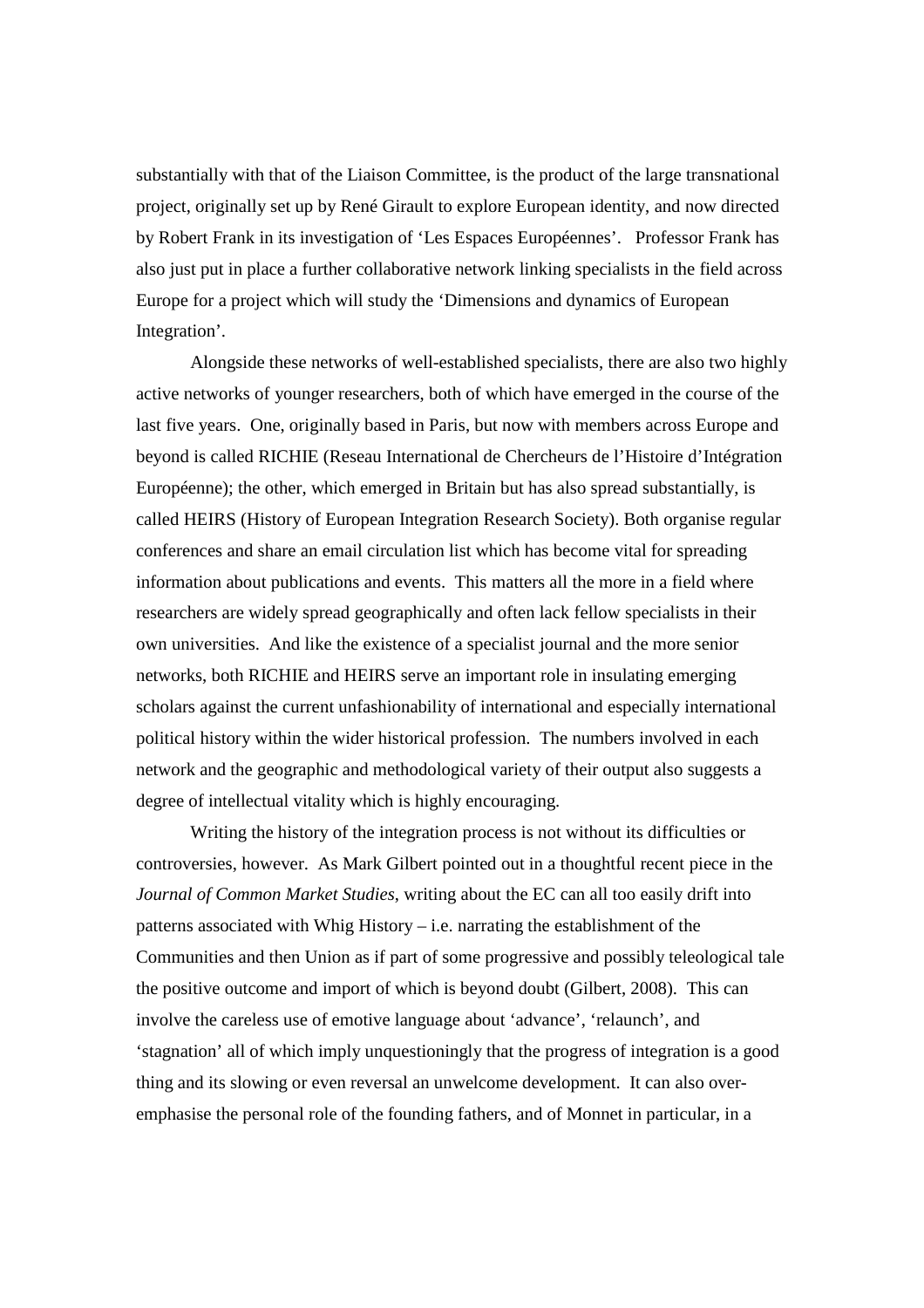fashion which most branches of history rejected decades ago as outdated and hagiographic. And it can lead to a portrayal of those, like de Gaulle or Thatcher, who have harboured serious misgivings about the integration process, as blinkered reactionaries, standing in the way of enlightened advance.

 Another set of potential difficulties are related to the way in which historical attention has for the most part focused on the making of institutions and policies and not upon their wider impact. This means that the main documentary sources have been the records of those governments and institutions that devised and pushed for further integration – i.e. precisely those who are likely to have regarded this 'advance' in the most positive light – whereas the views of those who may have been affected by the integration process, but who had no role in its genesis, have seldom been taken into account. Inevitably some of language and to a lesser extent some of the judgements reflecting this lopsided source base find their way into historians' accounts. Similarly judgements about the 'success' or 'failure' of an institution or policy have tended to be grounded upon the institution's or policy's repercussions within the integration process – on whether, for instance, it strengthened or weakened French governmental support for further integration, or helped create the momentum for some subsequent institutional 'advance' – rather than being based upon the repercussions of the institution or policy on the citizens of Europe or of the world beyond. This point was well illustrated at a recent historical conference on the origins and development of the common agricultural policy (CAP), where the papers emphasising the 'success' of the policy in the 1960s and 1970s as measured by its effect in galvanising the integration process, stood in stark contrast to other contributions which assessed the farm policy's overall commercial impact or, still more strikingly, the deleterious effects which European agricultural protectionism had on the groundnut producers of Senegal. Needless to say the judgements and choice of language in the latter papers, were much more negative about this aspect of European integration, than papers in the first category had been.

 Equally serious, to my mind, is the highly fragmented nature of most detailed work on European integration history. As is the case with a lot of contemporary history writing, those analysing the Community/Union's past have often preferred to write densely footnoted and impeccably researched micro-studies of small and isolated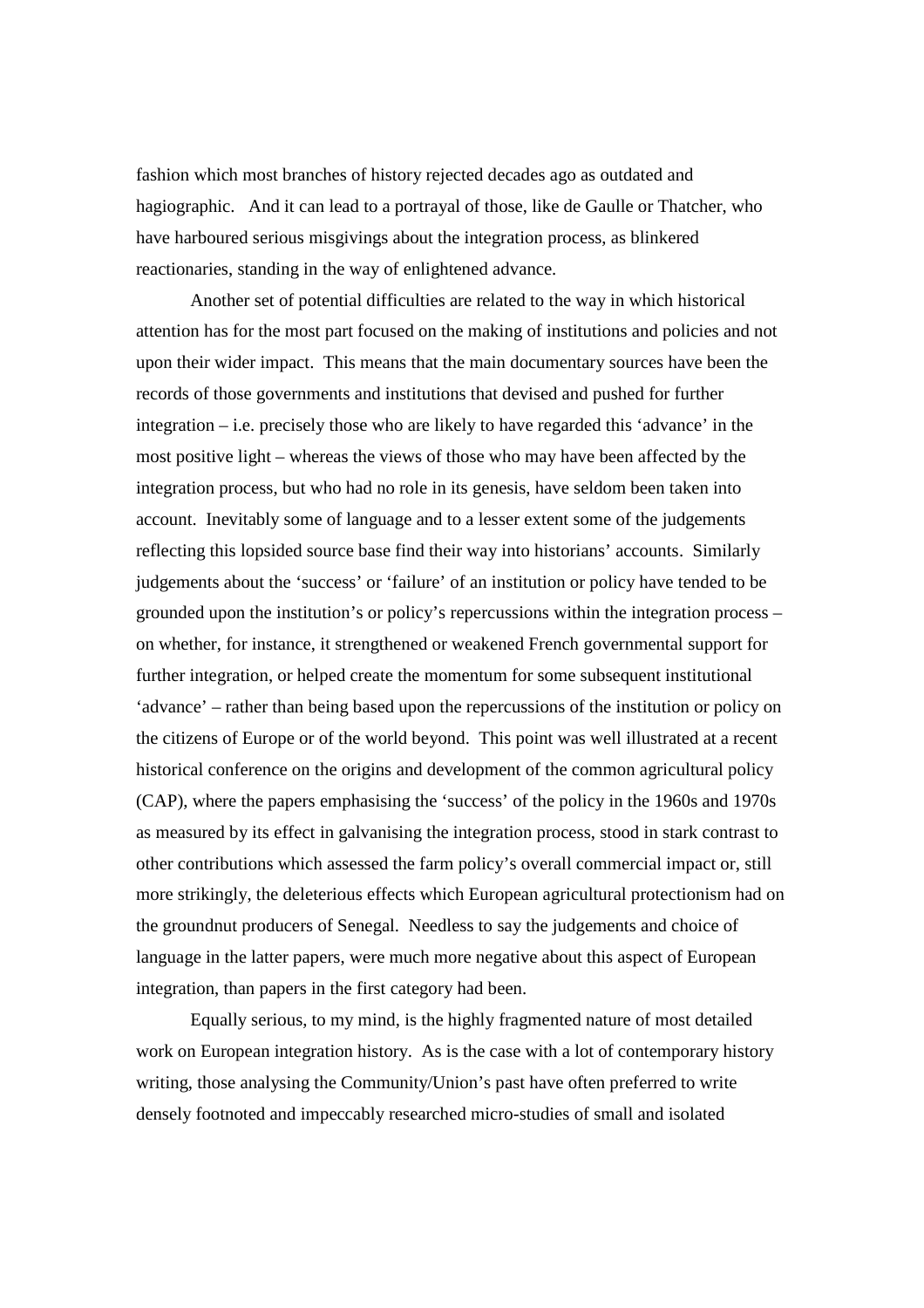episodes in integration history rather than seeking to explain the broader pattern of development. Such studies are in part a function of the sheer volume of archival material that any one Twentieth Century national government, let alone multiple governments plus assorted Community institutions, produce in any given month or year. With so mountainous a pile of paper to analyse it is perhaps not surprising that most sensible historians choose to master a small portion, rather than generalise on the basis of much less in-depth research. This choice may also reflect the current unfashionability amongst historians of anything which might be denounced by postmodernist critics as a 'metanarrative'. And at an even more prosaic level, the tendency to produce small miniatures rather than vast frescos may partly reflect a university culture which, all over Europe, becomes ever more obsessed with the regular production of detailed research articles and books, rather than tolerating the type of long gestation which a truly commanding overview of the integration process between 1947 and 1990 for example would require. An academic Michelangelo of the late  $20<sup>th</sup>$  or early  $21<sup>st</sup>$  century, might well find themselves obliged to churn out small scale portraits, rather than aspiring to paint the Sistine Chapel ceiling!

 The overall effect, however, is to produce a very patchy tableau of integration history, with some areas filled in with huge levels of detail, but other equally large portions lacking any real paint at all. The missing interconnections between the various points where details have been painted in and the vast areas where only the barest outline of events has been sketched out, rob the overall picture of any easily discernable shape or structure. As a result, the existing historical literature often fails to offer fully convincing answers to the questions that historians specialising in other fields or European specialists from other intellectual disciplines might be most expected to ask, such as 'did this all matter?', 'has integration changed Europe, for better or worse, in the way that its proponents (and opponents) have claimed?', or even 'why has a process begun over five decades ago been able to sustain itself, let alone expanding in both geographical scope and the range of policy areas involved?' Instead integration historians have been somewhat prone to expend most of their energies in detailed discussions of why exactly the Community evolved as it did over a brief five year period, without being able to communicate effectively why such minutiae matter.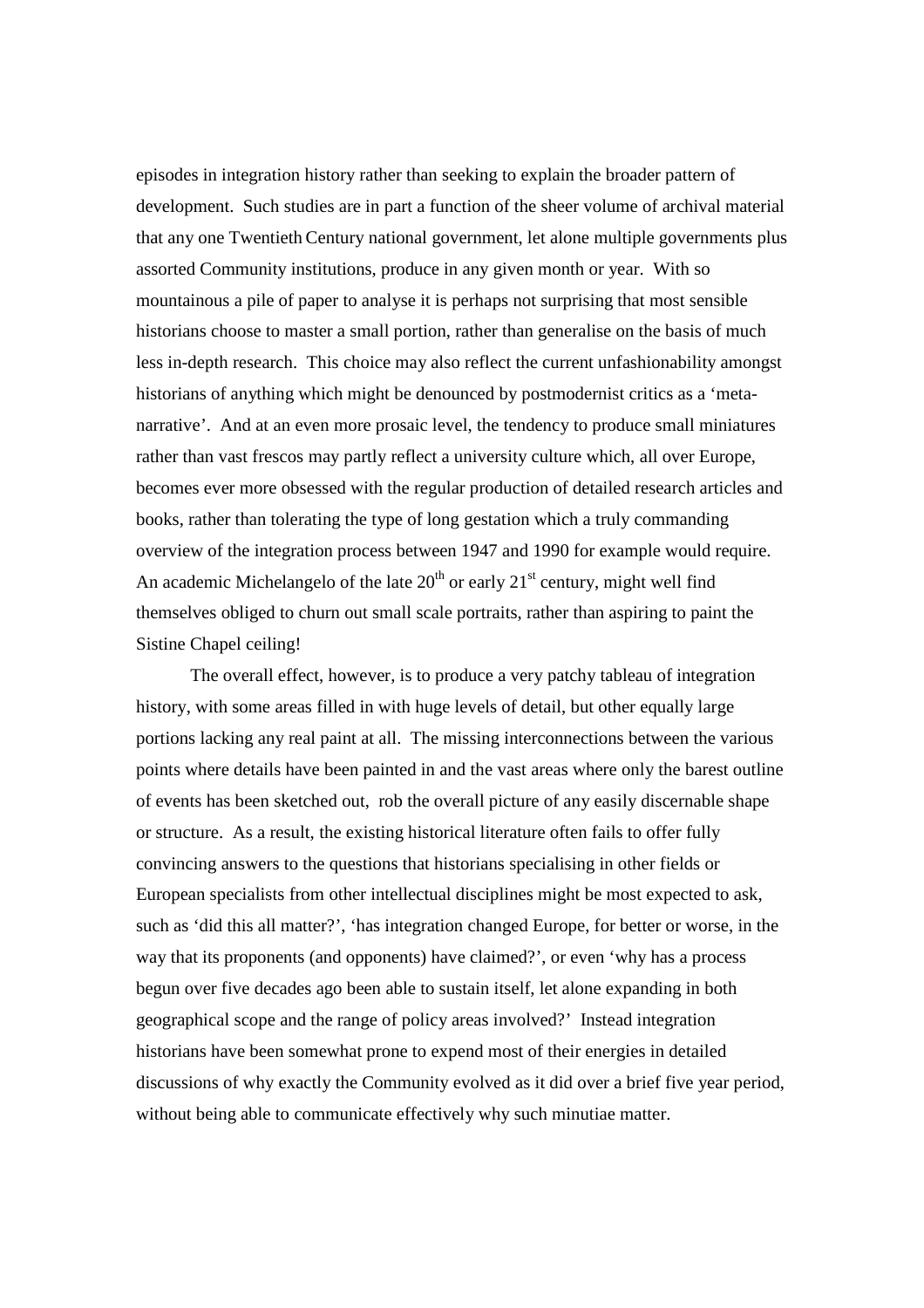The end result has been an unacceptable degree of isolation from both the discussions of other historians and the debates of European specialists looking at the EC/EU from within political science, international relations, economics, or law. As far as other historians are concerned, the problem is evident both from the missing integration dimension of many discussions of  $20<sup>th</sup>$  century European history and from the tendency of integration historians to produce works which fail, and often barely even try, to link the integration story with the wider evolution of Europe in the post-1945 period. The first of these difficulties becomes apparent from even a brief look at recent survey texts. Some confine their discussion of the integration process entirely to its economic effects – and even at this level regard it as a secondary factor (James, 2003). Others, like Tony Judt's *Postwar* pay greater lip service to the idea that integration has somehow transformed Europe, but seem unable to provide much indication of how this transformation might actually have been wrought (Judt, 2007). In-depth discussion of how the progressive institutionalisation of interaction between European countries might have altered the manner in which they related to one another – not merely making intra-European conflict less likely, if not impossible, but fundamentally blurring the dividing line between domestic and foreign policy – is largely absent, as is any real debate about how the growth of a European level of governance may or may not have affected national politics. Nor are integration historians much better at making linkages between their own specialist concerns and the wider sweep of European history. Americanization, the cold war, the decolonization process, or the development across Western Europe of a highly distinctive pattern of welfare states all play a much less prominent role in many accounts of the EC's development than might be expected.

 A similar lack of dialogue characterises the relationship between integration historians and their peers in other academic fields. A few brave political scientists have sought to engage with the Community's historical development and begin a conversation with those who work primarily on its past – Andrew Moravcsik and Craig Parsons would be the most obvious examples – although their results have sometimes been as eloquent about the mutual frustrations involved in such exchanges as about their potential (Moravcsik, 1998, Parsons, 2003). And a minority of integration historians have responded in kind, seeking to deploy a limited number of concepts and ideas borrowed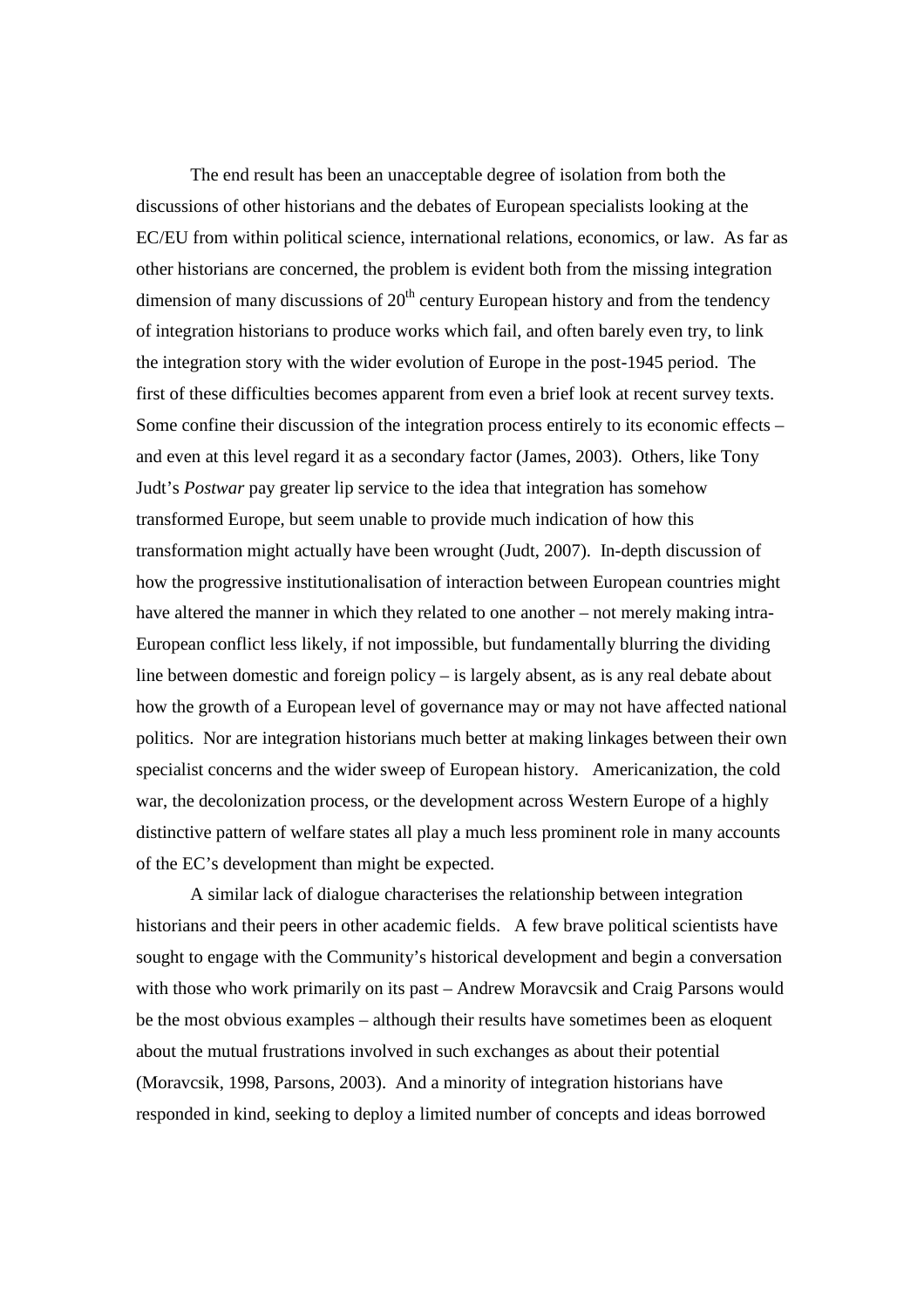from those who work on the contemporary EU, to an analysis of its development over time (Kaiser et al., 2009). But such exceptions barely dent a generalised rule of noncommunication. The 'background' chapters of many a political science text book on the EU thus remain a frightening redoubt of myths about the institutions' past which most historians discredited years ago; the writings of those who dub themselves 'historical institutionalists' contain next to nothing that a historian would recognise as relating to his or her own work. Meanwhile much of the output of historians remains wide open to the charge of being conceptually underdeveloped and based on scant working knowledge of how the EU is viewed as functioning today.

 The situation is even worse, furthermore, when it comes to engagement with the fields of law and economics. The former is particularly striking given the centrality of law to the whole integration process and the way in which academic specialists on European law were among the first university experts to begin serious study of what was happening in Luxembourg, Strasbourg and Brussels. Yet in the main historians neither read lawyers – past or present – nor lawyers read historians. The development of the European Court of Justice thus remains largely uncharted; the allusions to the landmarks of European jurisprudence are brief and sparing in most history texts; and the legal literature itself seems deeply uninterested in the way that the emergence of European law interacted with the parallel development of the Community/Union, still less the evolving Western European political and social context. Nor has the prominence of a number of economic historians in the historiography of European integration led to a much better situation with regard to interchange with economics. Milward's writings for instance show a distinct preference to engage with economic theorising dating back to the 1950s and 1960s, rather than tangling with any economic debate of more recent vintage. His *Politics and Economics in the History of the European Union* refers to Viner, Meade, Lipsey and Sciatovsky – all of whom were writing when the integration process had barely begun - but contains only two footnotes which mention an economic text published since 1980 (Milward, 2005). Needless to say, such disdain is returned in more than equal measure by most economists who continue to write about the economics of European integration in a fashion which suggests hardly any interest in, or knowledge of, anything which occurred before 1985.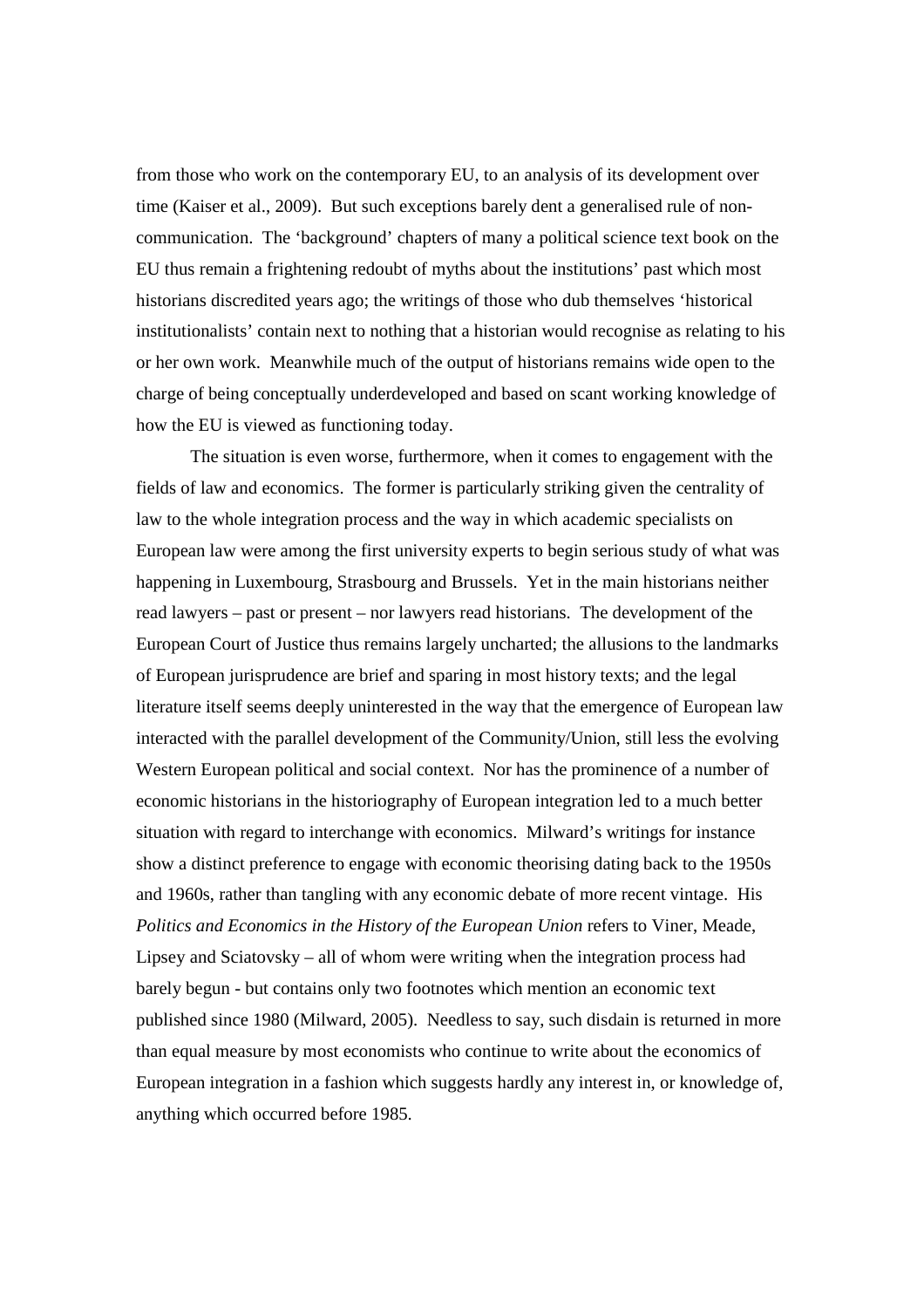## **So where now?**

The easiest future trend of European integration historiography to predict is the gradual advance of that chronological barrier represented by the thirty year rule. The focus of much research has already shifted from the 1960s to the 1970s, and it is almost certain that over the next decade increasing forays will be made by historians forward into the largely unexplored territory of the 1980s. For integration specialists this means that a variety of new topics are likely to become the subject of enquiry. These range from the consequences of enlargement (both the first and the second), to the broadening of the EC's policy agenda in the 1970s and 1980s. Also predictable – indeed already underway to some extent – is a more general reconsideration of the 1970s, which are all too often still labelled as a stagnant decade, despite the series of vital institutional, policy, and legal changes that occurred. And also likely in the medium term is growing interest not merely in the historical roots of the 1980s *relance*, but also in the extent to which the Community/Union affected and was affected by the geopolitical transformation of the European continent in 1989-90. Hopefully this last will oblige integration historians to engage with the historiography of the cold war – and force cold war historians to acknowledge the importance of European integration – to a degree which has not occurred so far.

 There is also some chance that the rigid adherence to the thirty year rule will begin to fade. This reflects the way in which several European countries and the Community institutions themselves have begun to alter their legislation on the release of confidential government documents. Both Britain and the EU institutions have thus adopted freedom of information legislation which ought to make possible targeted requests for the early release of documents; France has shifted from a thirty year rule to a twenty five year rule and also allows outgoing Presidents or their heirs to set independent rules for access to *Elysée* papers. Frustratingly this means that most of the papers of General de Gaulle are still locked up, but those of Valéry Giscard d'Estaing and François Mitterrand have already been profitably raided by some historians. The Netherlands has long operated a twenty year rule. The United States, moreover, which has often been the EC/EU's key interlocutor, also releases many documents well before three decades have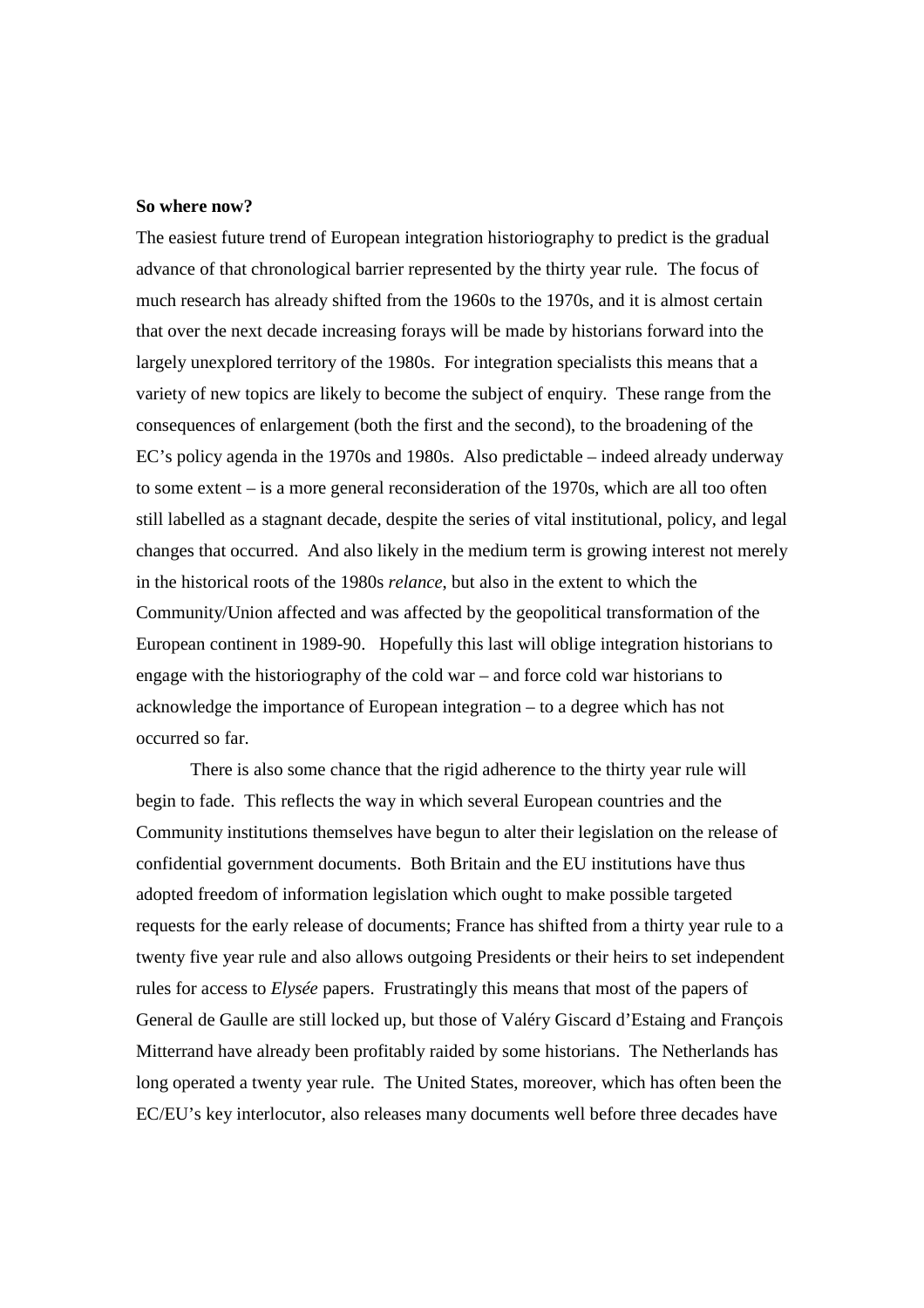elapsed. A resourceful researcher thus might well be able to range well into the 1980s and possibly beyond substantially earlier than would traditionally have been the case under the thirty year rule.

 This ability to overcome the usual chronological restrictions on European integration history might become even more pronounced were historians to jettison some of their customary hesitations about the use of oral history. At present oral history within a Community context has tended to be restricted to interviewing eye-witnesses about events well over three decades old. Inevitably this has placed clear limits upon the reliability of such evidence – memories are seldom entirely accurate after such a long interval – as well as severely restricting the number of potential interviewees. But Pierre Gerbet demonstrated over fifty years ago, and Peter Ludlow has confirmed, both with his work on the making of the European Monetary System written in the late 1970s and early 1980s and with his much more recent writings on European Council meetings over the last five years, valuable results can be obtained by marrying the approach of a historian with off-the-record interviewing of protagonists more usually employed by journalists or political scientists (Gerbet, 1956, Ludlow, 1982, Ludlow, 2004). Such work could also benefit from the multiple EU related documents that are already within the public domain, and the many more which are likely to be shown unofficially to a determined but tactful investigator. A historian willing to break with convention and focus their attention on a much more recent period of EU history might therefore reap substantial rewards. This is all the more true given the widespread doubts that exist about the extent to which good archiving practices persist in national and Community civil services which now work primarily by email, telephone and informal face-to-face meetings. The treasure trove of official papers relating to the 1980s and beyond may, in other words, prove less valuable when it finally does emerge, than has been the case for the first three quarters of the twentieth century.

 Another welcome change would be an increased level of investigation into the impact of integration. To a certain extent this is almost bound to happen as the chronological centre of gravity of historical research rolls forward. In the 1950s and 1960s, the period upon which the bulk of historical research has been done hitherto, the main protagonists of the integration story were elite decision-makers, able to act in a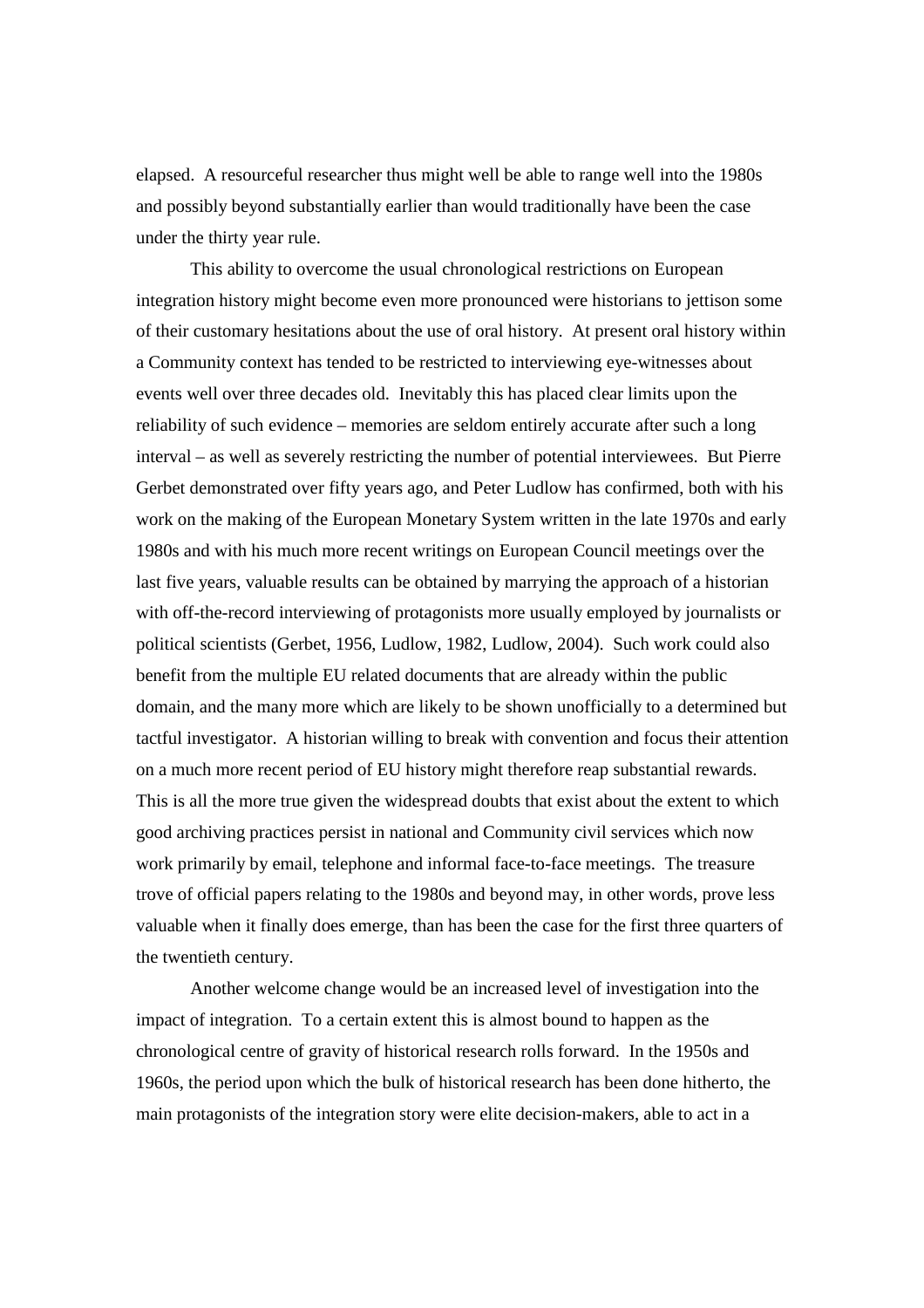manner which was relatively unencumbered by public opinion. Prior to 1968 there is little evidence of strong popular engagement either for or against European unity. From the 1970s onwards, however, the appearance of public referendums on European topics, the entry into the Community of a number of countries with a strong current of Euroscepticism, and the beginning of direct elections to the European Parliament, all mean that historians will be obliged to address public sentiment about European integration to much greater degree than before. Research into such topics from the 1970s onwards is likely to be further facilitated by the greater availability of opinion poll data. The rediscovery of pro and anti-European ideas as legitimate subjects for historical research and the renewed attention given to the role of political parties in mobilising for and against European integration, both noted above, are also likely to encourage movement in the same direction. But even in such favourable circumstances, a conscious effort will need to be made to flank the current top-down emphasis of most historical research, with a greater degree of investigation into popular attitudes towards Europe and the views and opinions of those groups directly affected by the integration process but largely uninvolved in shaping its course. Farmers, fishermen, steel workers, scientists receiving EUREKA and other funding from the early 1980s onwards, the first generation of ERASMUS students, as well as those European business leaders pressing for a truly uniform European market prior to 1985, would all be worthy subjects of detailed studies into how European policy was received rather than conceived.

 Another valuable area of future enquiry would be the way in which the European institutions functioned. It has already become clear from research into the 1960s, that patterns of behaviour in Brussels fairly quickly diverged from the expectations of those who had initiated the integration process. Equally clearly this was not simply – or even mainly – due to de Gaulle. But we still know much too little about how the early institutions interacted with one another, about who populated Community Brussels, about the interchange between the European level of governance and the national, and about the way in which the second generation of Community policies – early monetary initiatives, the initial stirrings of regional policy etc – were affected by the successes and shortcomings of the first. Did the Community back away from the type of automatic spending commitments involved in the CAP, as farm expenditure mushroomed out of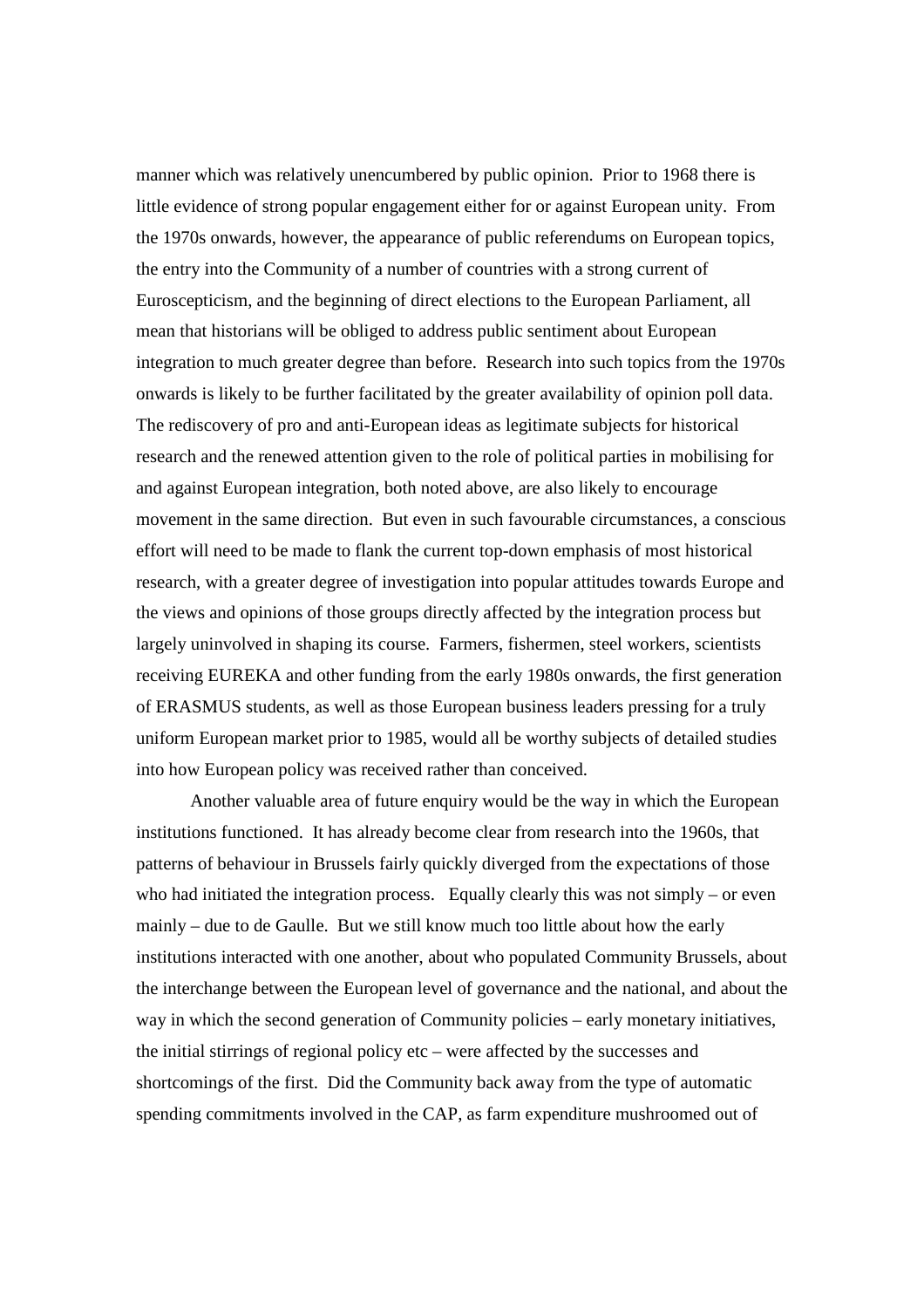control in the 1970s and 1980s? What was the impact upon the workings of the whole institutional system of the European Council's creation in 1974? How did the arrival of cohorts of British, Danish and Irish Eurocrats alter the way Brussels operated? Or was the pioneer spirit already ebbing away sometime before the newcomers took up their new posts in the enlarged Community? These and many other questions need to be investigated by the next generation of historians to pore over the records of the Brussels institutions and the multiple national ministries involved in playing the European game.

 Even more fundamentally, however, some of those interested in European integration history need to start debating the overall importance and impact of the integration process in a way which might capture the interest both of other historians and of political scientists, lawyers and economists. At one level this is likely to involve beginning to answer the currently unaddressed questions about how much European integration has contributed to Europe's overall development since World War II. Has it really been the key factor in maintaining peace in what had been a highly volatile continent? Or did this have much more to do with NATO, the American military presence and the over-arching cold war framework? How much, if at all, has economic integration shaped the continent's economic fortunes in the course of the fifty plus years since 1958? How has institutionalised cooperation in Brussels affected the course of party politics within each member state, the range of policy options available to national leaders, and the trends of public opinion across Europe? Has European integration contributed to those elements of social convergence across Europe identified by social historians like Hartmut Kaeble (Kaeble, 2007)? Or was such convergence instead a precondition without which integration could not have worked? And if the impact of European integration on the course of national politics has only been gradual and has become of major significance only in its latter stages, when and why did a process which began so long ago begin to have an important effect upon national politics? Beginning to answer such queries, would turn integration history into a field which other historians of Europe since 1945 could not afford to ignore, even if they were intent upon suggesting a rather different assessment of its overall importance.

 Likewise integration history ought to become a little more self-assertive in its interaction with other aspects of European studies, broadly defined. To a limited extent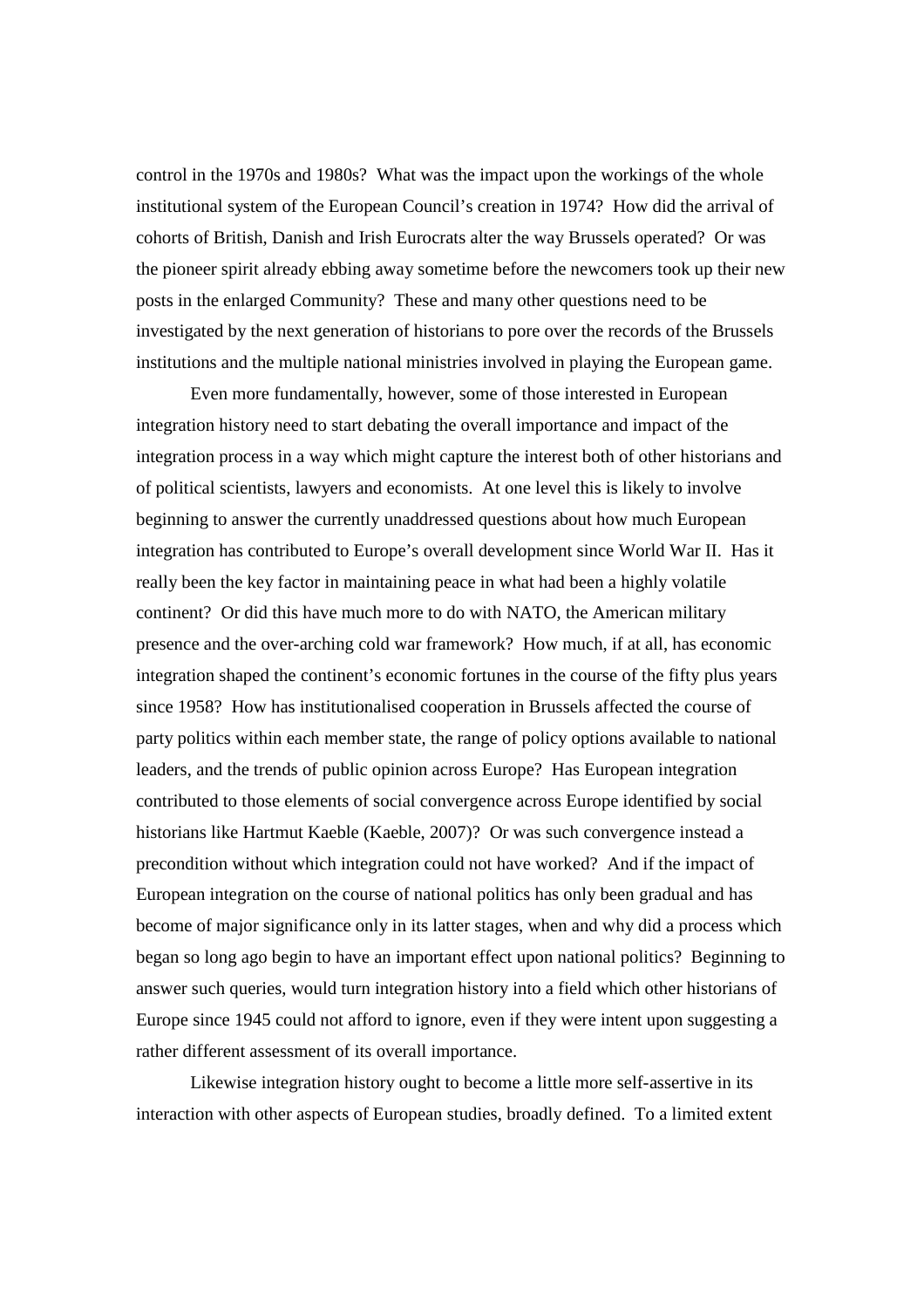this may involve borrowing or importing concepts and vocabulary developed by political scientists, sociologists, economists or legal experts who also work on the EU. More crucial, however, is a readiness to point out when historical research suggests that ideas developed to interpret the current integration process do not fit with its past and may hence be debatable analyses of its present. Integration historians do need to read a bit more of what other European specialists write - not primarily so that they can parrot the rival terminology, but instead so that they can deploy their expertise in order to challenge some of the rival fields' assumptions. Such challenges may well of course be contested. But at very least contestation should lead to a rather more intensive and extensive dialogue across disciplinary boundaries than tends to occur at present. And dialogue between different approaches is likely to become even more feasible were some historians at least to swallow their qualms about writing about periods of history rather more recent than three decades ago.

## **Conclusion**

 Overall then, integration history, while not without achievements, has a great deal still to discover. It has already put forward quite an extensive set of competing, but ultimately complementary, explanations as to why the process got underway. It has also gone a long way in adding both complexity and depth to the rather simplistic account of the Community's early decades of operation promulgated by the memoirs and public pronouncements of those who took part. In addition it has devised both the structures and the patterns of behaviour to ensure a lively ongoing debate about the details the integration process in the 1960s, increasingly the 1970s, and before too long the 1980s. But its most urgent challenge is to break out of its largely self-imposed isolation and establish channels of communication both with the wider community of historians working on the making of the contemporary world and with the multiple other specialists from other academic disciplines who take part in the never-ending attempt to de-mystify and explain the EU. No individual of fifty plus could be sensibly analysed or assessed without extensive reference to his or her past; likewise, no political system which has been in constant evolution for over five decades can seriously be dissected and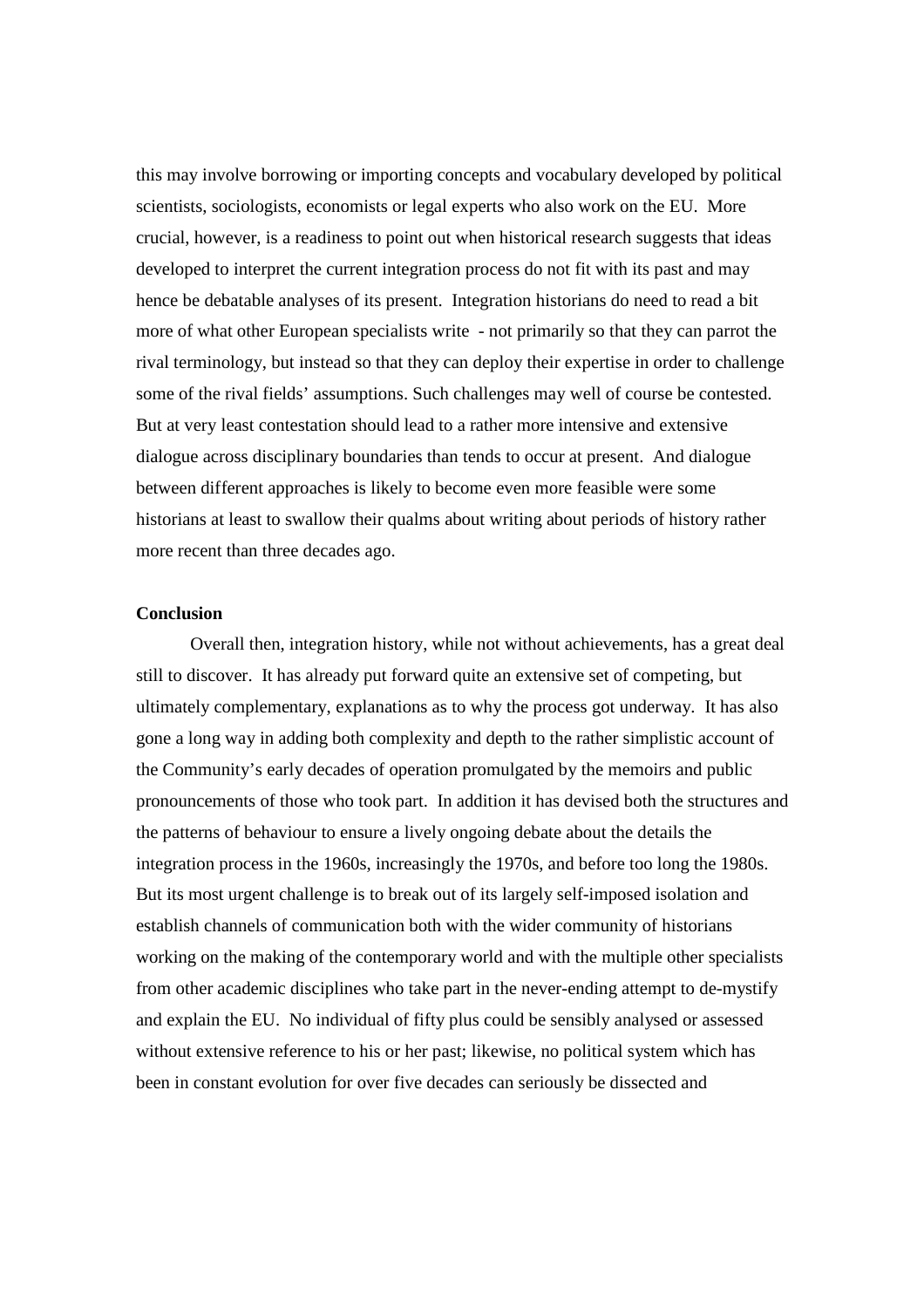understood without a much greater contribution from those who specialise in

understanding its past.

- Adenauer, K. (1965) *Erinnerungen 1945-53* (Stuttgart: Deutsche Verlags-Anstalt).
- Adenauer, K. (1966) *Erinnerungen 1953-55* (Stuttgart: Deutsche Verlags-Anstalt).
- Adenauer, K. (1967) *Erinnerungen 1955-59* (Stuttgart: Deutsche Verlags-Anstalt).
- Adenauer, K. (1968) *Erinnerungen 1959-63* (Stuttgart: Deutsche Verlags-Anstalt).
- Anaya, P. O. (2002) *European Socialists and Spain: The Transition to Democracy, 1959- 77* (Basingstoke: Palgrave Macmillan).
- Ashton, N. J. & Hellema, D. (Eds.) (2001) *Unspoken allies: Anglo-Dutch relations since 1780* (Amsterdam: Amsterdam University Press).
- Bagnato, B. (1995) *Storia di una illusione europea. Il progetto di unione doganale italofrancese* (London: Lothian Foundation Press).
- Ballini, P. L. & Varsori, A. (Eds.) (2004) *L'Italia e l'Europa: 1947-1979* (Catanzaro: Soveria Mannelli).
- Becker, J. & Knipping, F. (Eds.) (1986) *Power in Europe? : Great Britain, France, Italy, and Germany in a postwar world, 1945-1950* (Berlin: W. de Gruyter).
- Bézias, J.-R. (2006) *Georges Bidault et la politique étrangère de la France: Europe, Etat-Unis, proche-orient, 1944-1948* (Paris: Harmattan).
- Bitsch, M.-T., Loth, W. & Poidevin, R. (Eds.) (1998) *Institutions européennes et identitées européennes* (Brussels: Bruylant).
- Bitsch, M.-T. & Mestre, C. (Eds.) (2001) *Le couple France-Allemagne et les institutions*  européennes: une postérité pour le plan Schuman ? (Brussels: Bruylant).
- Bossuat, G. (1997) *La France, l'aide américaine et la construction européenne, 1944- 1954* (Paris: Comité pour l'histoire économique et financière de la France).
- Bossuat, G. & Girault, R. (Eds.) (1994) *Europe brisée, Europe retrouvée : nouvelles réflexions sur l'unité européenne au XXe siècle* (Paris: Publications de la Sorbonne).
- Charlton, M. (1983) *The price of victory* (London: Parkwest Publications Incorporated).
- Craveri, P. (2006) *De Gasperi* (Bologna: Il Mulino).
- Daddow, O. J. (Ed.) (2002) *Harold Wilson and European integration: Britain's second application to join the EEC* (London, Portland, OR: Cass).
- Decup, S. M. (1998) *France-Angleterre: les relations militaires de 1945 à 1962* (Paris: Economica).
- Deighton, A. (Ed.) (1995) *Building postwar Europe: national decision-makers and European institutions, 1948-63* (Basingstoke: Macmillan).
- Dell, E. (1995) *The Schuman plan and the British abdication of leadership in Europe*  (Oxford ; New York: Oxford University Press).
- Dewey, R. (2009) *British national identity and opposition to membership of Europe, 1961-63: the anti-marketeers* (Manchester: Manchester University Press).
- Di Nolfo, E. (1992) *Power in Europe? II: Great Britain, France, Germany and Italy and the origins of the EEC, 1952-1957* (Berlin: W. de Gruyter).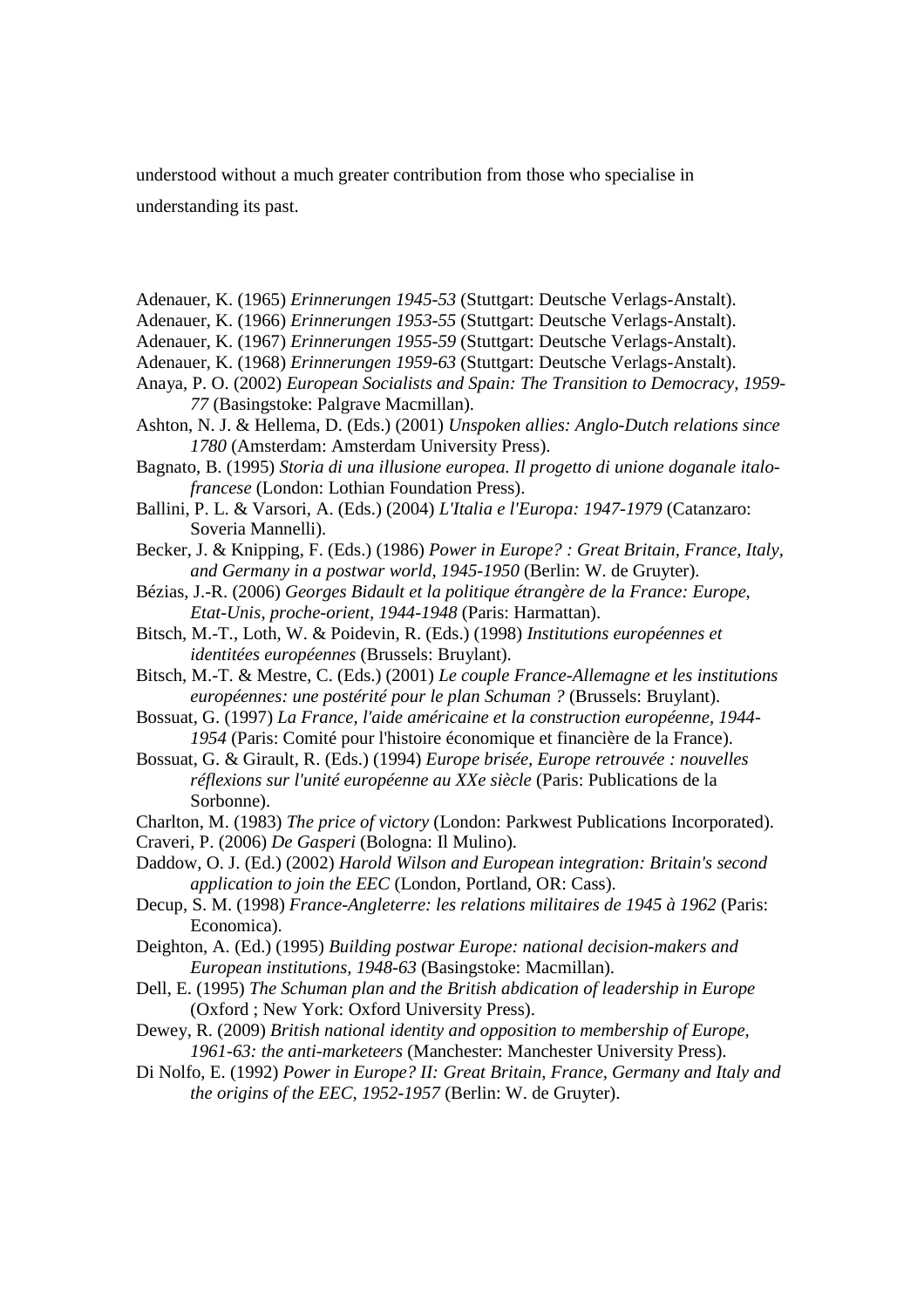Dockrill, S. (1991) *Britain's policy for West German rearmament, 1950-1955*  (Cambridge: Cambridge University Press).

- Duchêne, F. & Monnet, J. (1994) *Jean Monnet: the first statesman of interdependence* (New York: Norton).
- Dujardin, V. & Dumoulin, M. (1997) *Paul van Zeeland, 1893-1973* (Bruxelles: Racine).
- Dumoulin, M. (Ed.) (1993) *L'Europe du patronat: de la guerre froide aux années soixante* (Berne: Peter Lang).
- Dumoulin, M. (1999) *Spaak* (Brussels: Editions Racine).
- Dumoulin, M. & Bitsch, M.-T. (2007) *The European Commission, 1958-72: history and memories* (Luxembourg: Office for Official Publications of the European Communities).
- Dutton, D. (1997) *Anthony Eden: a life and reputation* (London: Arnold).
- Ellison, J. (2000) *Threatening Europe: Britain and the creation of the European Community, 1955-58* (Basingstoke: Macmillan).
- Fleury, A. & Frank, R. (Eds.) (1997) *Le rôle des guerres dans la mémoire des Européens*  (Berne: Peter Lang).
- Gehler, M. (2005) *Österreichs Aussenpolitik der Zweiten Republik: von der alliierten Besatzung bis zum Europa des 21. Jahrhunderts* (Innsbruck: StudienVerlag).
- Gehler, M. & Kaiser, W. (2004) *Christian democracy in Europe since 1945*
- *Volume 2* (London, New York: Routledge).
- Gerbet, P. (1956) La genèse du Plan Schuman, des origines à la déclaration du 9 mai 1950. *Revue Française de Science Politique,* (juillet-septembre)**:** 525-553.
- Giauque, J. G. (2002) *Grand designs and visions of unity: the Atlantic powers and the reorganization of Western Europe, 1955-1963* (Chapel Hill: University of North Carolina Press).
- Gilbert, M. (2008) Narrating the Process: Questioning the Progressive Story of European Integration. *Journal of Common Market Studies,* 46(3)**:** 641-662.
- Girault, R. (Ed.) (1994) *Identité et conscience européenne au XXe siècle* (Paris: Hachette).
- Girault, R. & Bossuat, G. (Eds.) (1993) *Les Europe des européens* (Paris: Publications de la Sorbonne).
- Griffiths, R. T. & Ward, S. (Eds.) (1996) *Courting the Common Market: the first attempt to enlarge the European Community, 1961-1963* (London: Lothian Foundation).
- Hallstein, W. (1972) *Europe in the making* (London,).
- Hershberg, J. (1993) *James B. Conant : Harvard to Hiroshima and the making of the nuclear age* (New York: Knopf).
- Heyen, E. V. (Ed.) (1992) *Die Anfänge der Verwaltung der Europäischen Gemeinschaft*  (Baden-Baden: Nomos).
- Hitchcock, W. I. (1998) *France restored: Cold War diplomacy and the quest for leadership in Europe, 1944-1954* (Chapel Hill: University of North Carolina Press).
- Horne, A. (1989) *Macmillan Vol.2, 1957-1986* (London: Macmillan).
- Immerman, R. H. (1990) *John Foster Dulles and the diplomacy of the Cold War*  (Princeton, New Jersey: Princeton University Press).
- James, H. (2003) *Europe reborn: a history, 1914-2000* (Harlow ; New York: Longman).
- Judt, T. (2007) *Postwar: a history of Europe since 1945* (London: Pimlico).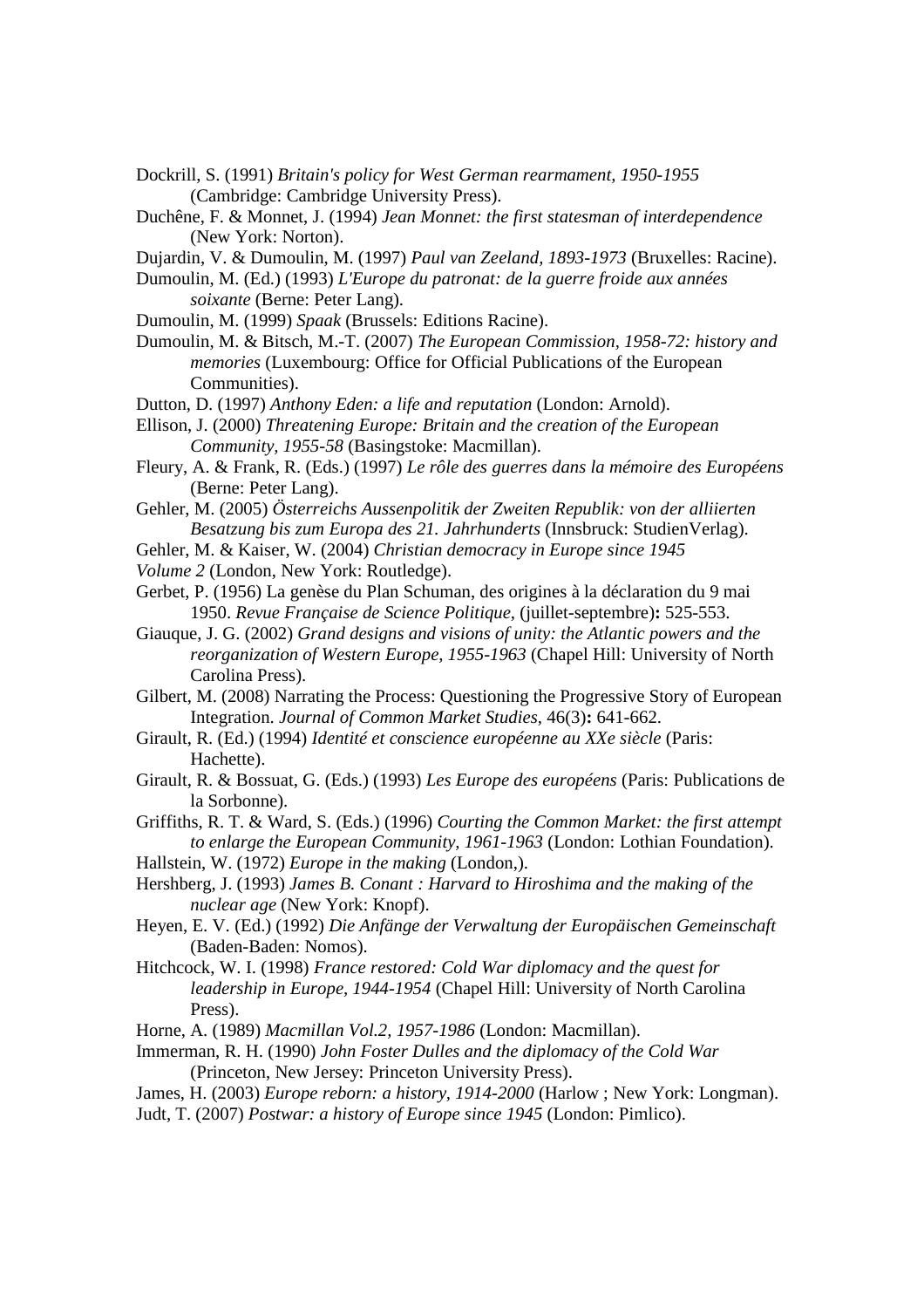Kaeble, H. (2007) *Sozialgeschichte Europas* (Munich: Beck).

Kaiser, W. (1996) *Using Europe, abusing the Europeans: Britain and European integration, 1945-63* (Basingstoke: Macmillan).

- Kaiser, W. (2007) *Christian democracy and the origins of European Union* (Cambridge: Cambridge University Press).
- Kaiser, W. & Elvert, J. (Eds.) (2004) *European Union enlargement : a comparative history* (London: Routledge).
- Kaiser, W., Leucht, B. & Rasmussen, M. (2009) *The history of the European Union : origins of a trans- and supranational polity 1950-72* (Abingdon ; New York: Routledge).
- Killick, J. (1997) *The United States and the European Reconstruction, 1945-1960*  (Edinburgh: Keele University Press).
- Knipping, F. & Schönwald, M. (Eds.) (2004) *Aufbruch zum Europa der zweiten Generation : die europäische Einigung 1969-1984* (Trier: WVT, Wissenschaftlicher Verlag).
- Knudsen, A.-C. L. (2009) *Farmers on Welfare: The Making of Europe's Common Agricultural Policy* (Ithaca: Cornell University Press).
- Küsters, H. J. (1982) *Die Gründung der Europäischen Wirtschaftsgemeinschaft* (Baden-Baden: Nomos Verlagsgesellschaft).
- Lacouture, J. (1991) *De Gaulle : the ruler, 1945-1970* (London: Harvill).
- Lappenküper, U. (2001) *Die deutsch-französischen Beziehungen 1949-63* (Munich: Oldenbourg).
- Laschi, G. (2000) *L'agricultura italiana e l'integrazione europea* (Berne: Peter Lang).
- Lipgens, W. & Loth, W. (1977) *Die Anfänge der europäischen Einigungspolitik 1945- 1950* (Stuttgart: Klett).
- Lipgens, W. & Loth, W. (1988) *Documents on the history of European integration*
- *Vol.3, The struggle for European union by political parties and pressure groups in western European countries 1945-1950* (Berlin: W. de Gruyter.).
- Lipgens, W. & Loth, W. (1991) *Documents on the history of European integration: Volume 4 ; Transnational organisations of political parties and pressure groups in the struggle for European union, 1945-1950* (Berlin: W. de Gruyter).
- Lord, C. J. (1996) *Absent at the creation : Britain and the formation of the European community, 1950-1952* (Aldershot ; Brookfield, Vt: Dartmouth Publishing).
- Loth, W. (Ed.) (2001) *Crises and compromises: the European Project 1963-1969*  (Baden-Baden: Nomos Verlag).
- Loth, W. (Ed.) (2005) *La gouvernance supranationale dans la construction européenne*  (Bruxelles: Bruylant).
- Ludlow, N. P. (1997) *Dealing with Britain: the six and the first UK application to the EEC* (Cambridge: Cambridge University Press).
- Ludlow, N. P. (2005) The Making of the CAP: Towards a Historical Analysis of the EU's First Major Policy. *Contemporary European History,* 14(3)**:** 347-371.
- Ludlow, N. P. (2006) *The European community and the crises of the 1960s: negotiating the Gaullist challenge* (London, New York: Routledge).
- Ludlow, P. (1982) *The making of the European monetary system: a case study of the politics of the European Community* (London: Butterworths).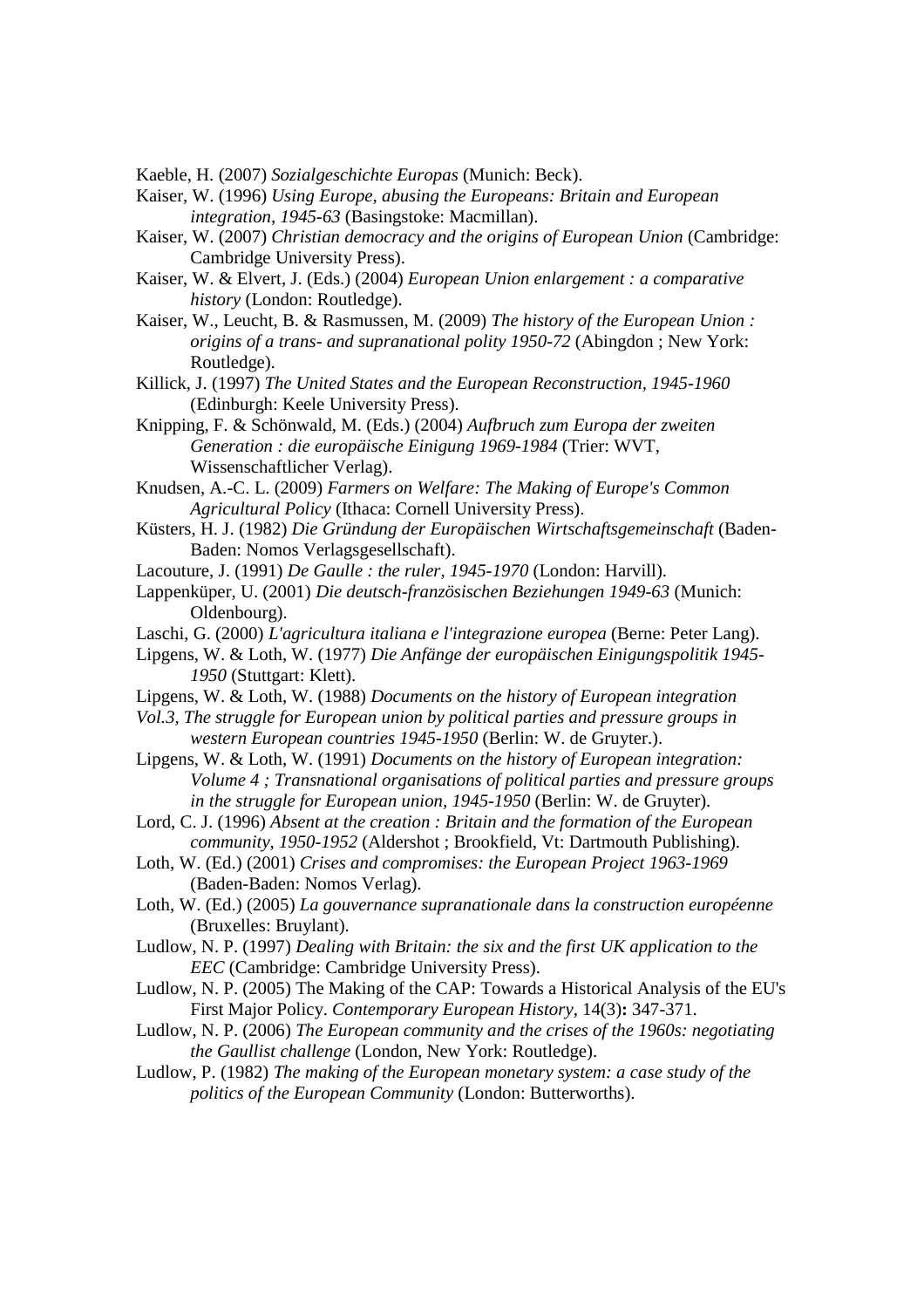Ludlow, P. (2004) *The Making of the New Europe: The European Councils in Brussels and Copenhagen 2002* (Brussels: Eurocomment).

Lundestad, G. (1998) *Empire by integration: the United States and European integration, 1945-1997* (Oxford ; New York: Oxford University Press).

- Lynch, F. M. B. (1997) *France and the international economy: from Vichy to the Treaty of Rome* (London ; New York: Routledge).
- Maclennan, C. (2000) *Spain and the Process of European Integration, 1957-85*
- *Political Change and Europeanism* (Basingstoke: Palgrave Macmillan).
- Masala, C. (1997) *Italia und Germania: die deutsch-italienischen Beziehungen 1963- 1969* (Vierow bei Greifswald: SH).
- Mawby, S. (1999) *Containing Germany: Britain and the arming of the Federal Republic*  (New York: St. Martin's Press).
- Milward, A. S. (1984) *The reconstruction of Western Europe 1945-51* (London: Methuen).
- Milward, A. S. (2002) *The rise and fall of a national strategy, 1945-1963* (London: Whitehall History Publishing in association with Frank Cass).
- Milward, A. S. (2005) *Politics and economics in the history of the European Union*  (Oxford: Routledge).
- Milward, A. S., Brennan, G. & Romero, F. (1992) *The European rescue of the nationstate* (London: Routledge).

Milward, A. S. & Deighton, A. (Eds.) (1999) *Widening, deepening and acceleration: the European Economic Community, 1957-1963* (Baden-Baden: Nomos).

- Monnet, J. (1978) *Memoirs* (London: Collins).
- Moravcsik, A. (1998) *The choice for Europe: social purpose and state power from Messina to Maastricht* (Ithaca, N.Y.: Cornell University Press).
- Noël, G. (1988) *Du pool vert à la politique agricole commune: les tentatives de Communauté agricole européenne entre 1945 et 1955* (Paris: Economica).
- O'neill, C. (2000) *Britain's entry into the European Community: report by Sir Con O'Neill on the negotiations of 1970-1972* (Portland, OR: Frank Cass).
- Parr, H. (2006) *Britain's policy toward the European community: Harold Wilson and Britain's world role , 1964-1967* (London: Routledge).
- Parsons, C. (2003) *A certain idea of Europe* (Ithaca: Cornell University Press).
- Pine, M. (2007) *Harold Wilson and Europe: pursuing Britain's membership of the European community* (London ; New York: Tauris Academic Studies).
- Pineau, C. & Rimbaud, C. (1991) *Le grand pari: l'aventure du traité de Rome* (Paris: Fayard).
- Poidevin, R. (Ed.) (1986a) *Histoire des débuts de la construction européene (Mars 1948- Mai 1950): actes du colloque de Strasbourg 28-30 novembre 1984* (Bruxelles: Bruylant).
- Poidevin, R. (1986b) *Robert Schuman: homme d'état* (Paris: Imprimerie nationale).
- Rhenisch, T. (1999) *Europäische Integration und industrielles Interesse: die Deutsche Industrie und die Gründung der Europäischen Wirtschaftsgemeinschaft* (Stuttgart: Steiner).
- Risso, L. (2007) *Divided we stand: the French and Italian political parties and the rearmament of West Germany, 1949-1955* (Newcastle: Cambridge Scholars Publishing).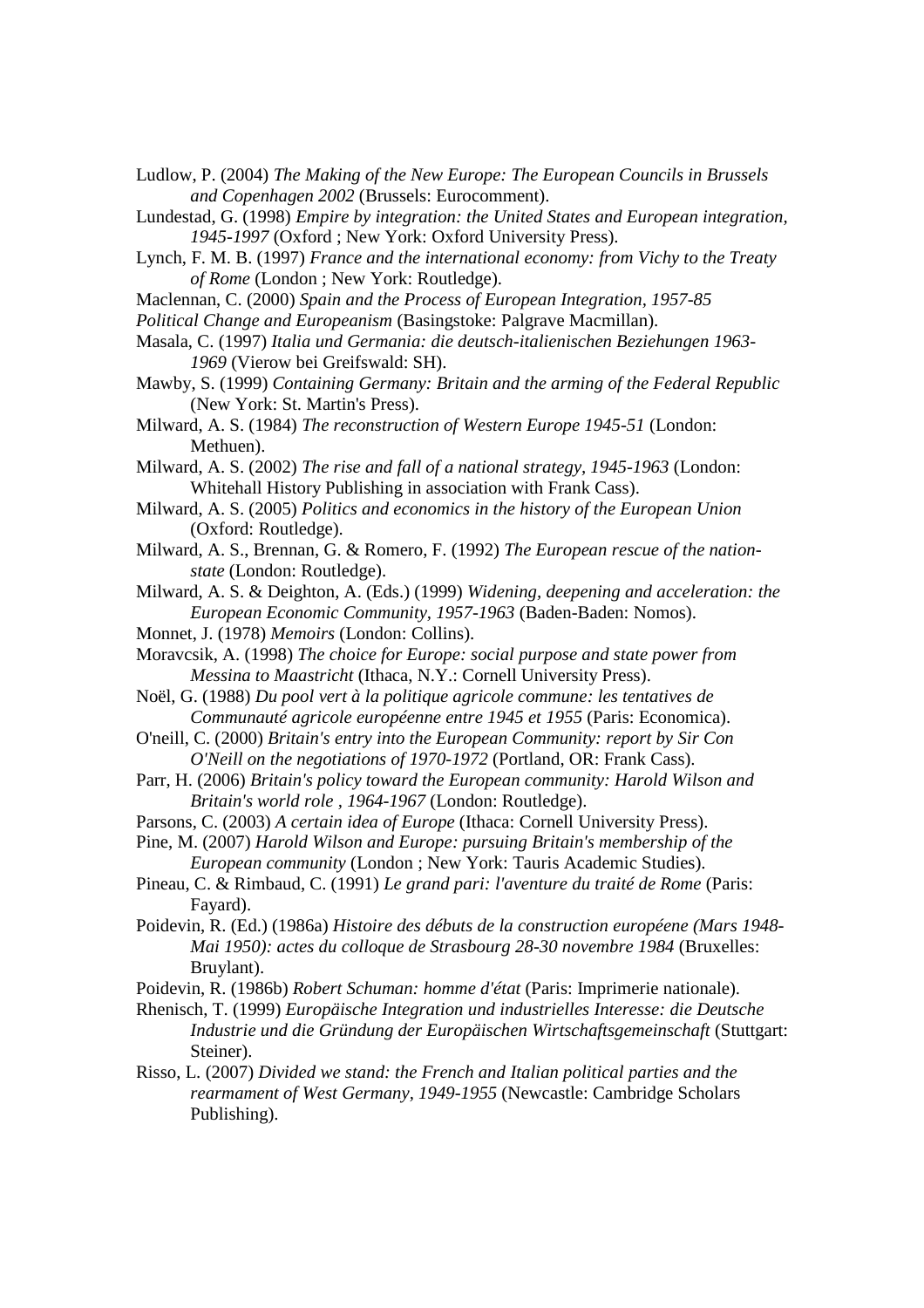Roussel, E. (1994) *Georges Pompidou, 1911-1974* ([Paris]: J.C. Lattès).

- Roussel, E. (1996) *Jean Monnet, 1888-1979* (Paris: Fayard).
- Roussel, E. (2002) *Charles de Gaulle* (Paris: Gallimard).
- Ruane, K. (2000) *The rise and fall of the European Defence Community: Anglo-American relations and the crisis of European defence, 1950-55* (Basingstoke: Macmillan Press Ltd).
- Schaad, M. P. C. (2000) *Bullying Bonn: Anglo-German diplomacy on European integration, 1955-61* (Basingstoke: Macmillan).
- Schwabe, K. (Ed.) (1988) *Anfänge des Schuman-Plans 1950-51* (Baden-Baden: Nomos Verlagsgesellschaft).
- Schwartz, T. A. (1991) *America's Germany: John J. McCloy and the Federal Republic of Germany* (Cambridge, Mass: Harvard University Press).
- Schwarz, H.-P. (1986) *Adenauer: der Aufstieg, 1876-1952* (Stuttgart: Deutsche Verlags-Anstalt).
- Schwarz, H.-P. (1991) *Adenauer: der Staatsmann, 1952-1967* (Stuttgart: Deutsche Verlags-Anstalt).
- Serra, E. (Ed.) (1989) *Il Rilancio dell'Europa e i trattati di Roma* (Bruxelles: Bruylant; Milano: Giuffrè; Paris: L.G.D.J.; Baden-Baden: Nomos).
- Skogmar, G. (2004) *The United States and the nuclear dimension of European integration* (Basingstoke ; New York: Palgrave Macmillan).
- Soutou, G.-H. (1996) *L'alliance incertaine: les rapports politico-stratégiques francoallemands, 1954-1996* ([Paris]: Fayard).
- Spaak, P.-H. (1969) *Combats inachevés* (Paris: Fayard).
- Spierenburg, D. P. & Poidevin, R. (1993) *Histoire de la Haute Autorité de la Communauté Européenne du Charbon et de l'Acier: une expérience supranationale* (Bruxelles: Bruylant).
- Thiemeyer, G. (1999) *Vom "Pool Vert" zur Europäischen Wirtschaftsgemeinschaft : europäische Integration, kalter Krieg und die Anfänge der gemeinsamen europäischen Agrarpolitik 1950-1957* (München: Oldenbourg).
- Tratt, J. (1996) *The Macmillan government and Europe: a study in the process of policy development* (London: Macmillan).
- Trausch, G. (Ed.) (1993) *Die Europäische Integration vom Schuman-Plan bis zu den Verträgen von Rom: Pläne und Initiativen, Enttäuschungen und Misserfolge : Beiträge des Kolloquiums in Luxemburg, 17-19 Mai 1989* (Baden-Baden: Nomos Verlag).
- Türk, H. (2006) Die Europapolitik der Grossen Koalition 1966-1969. 1. Aufl. ed. München, Oldenbourg, R,.
- Van Der Harst, J. (2007) *Beyond The Customs Union: The European Community's Quest for Deepening, Widening and Completion, 1969-1975* (Brussels: Bruylant).
- Varsori, A. (Ed.) (2006) *Inside the European Community: actors and policies in the European integration 1957-1972* (Baden-Badens: Nomos).
- Varsori, A. & Romero, F. (Eds.) (2006) *Nazione, interdipendenza, integrazione. Le relazioni internazionali dell'Italia (1917-1989)* (Rome: Carocci).
- Weilemann, P. (1983) *Die Anfänge der Europäischen Atomgemeinschaft : zur Gründungsgeschichte von EURATOM 1955-1957* (Baden-Baden: Nomos).